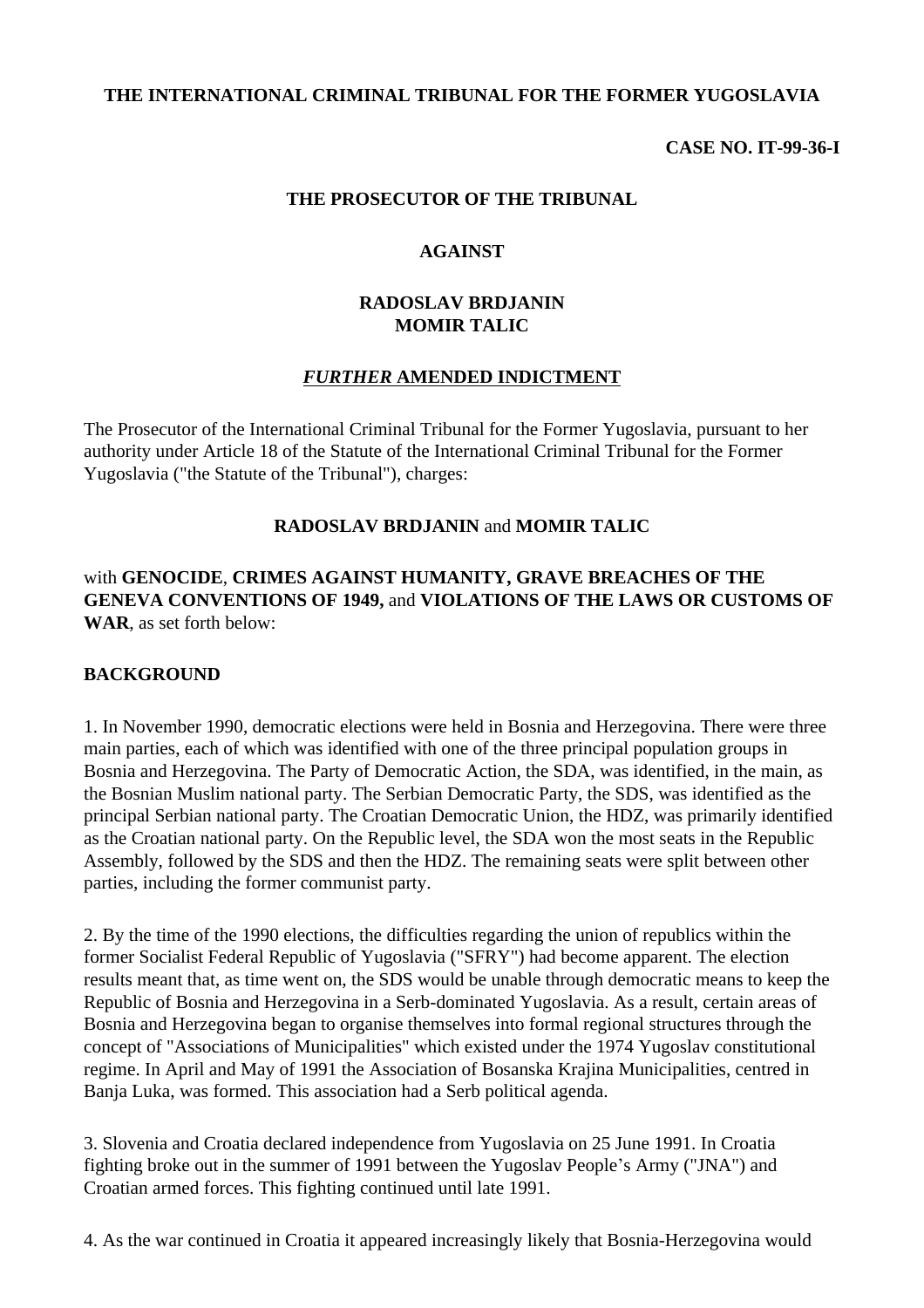also declare its independence from the SFRY. The SDS, realising it could not maintain Bosnia and Herzegovina in the SFRY, began the creation of a separate Serbian entity within Bosnia and Herzegovina. In September and October 1991, the Associations of Municipalities referred to in paragraph 2 above were transformed into Serbian Autonomous Districts, including, on about 16 September 1991, the Association of Bosanska Krajina Municipalities into the Autonomous Region of Krajina ("ARK"). The ARK came to include (amongst others) the following municipalities: Banja Luka, Bihac-Ripac, Bosanska Dubica, Bosanska Gradiska, Bosanska Krupa, Bosanski Novi, Bosanski Petrovac, Celinac, Donji Vakuf, Kljuc, Kotor Varos, Prijedor, Prnjavor, Sanski Most, Sipovo and Teslic. The municipalities of Bihac-Ripac, Bosanska Krupa, Donji Vakuf, Kljuc, Kotor Varos, Prijedor and Sanski Most all had a minority of Serbs.

5. A separate Assembly of the Serbian People in Bosnia and Herzegovina was established on 24 October 1991, dominated by the SDS. On 9 January 1992, that Assembly adopted a declaration on the Proclamation of the Serbian Republic of Bosnia and Herzegovina. The territory of that republic was declared to include "the territories of the Serbian Autonomous Regions and Districts and of other Serbian ethnic entities in Bosnia and Herzegovina, including the regions in which the Serbian people remained in the minority due to the genocide conducted against it in World War Two", and it was declared to be a part of the federal Yugoslav state. The geographical area comprising the ARK thus became part of the Serbian Republic of Bosnia and Herzegovina. On 12 August 1992, the name of the Bosnian Serb Republic was changed to Republika Srpska.

6. SDS leaders viewed the significant Bosnian Muslim and Bosnian Croat population that lived in the areas being claimed as part of the Bosnian Serb Republic as a major impediment to the creation of that state. Thus the creation of the state and the securing of its borders ultimately involved the permanent removal, or "ethnic cleansing", of nearly all of the Bosnian Muslim and Bosnian Croat population.

7. There were three levels of the Bosnian Serb leadership: republic, regional and municipal. Beginning in 1991 the leadership of Serb nationalists (including the SDS) in the region of the ARK promoted and disseminated propaganda that portrayed the Bosnian Muslims and Bosnian Croats as fanatics intending to commit genocide on the Serbian people to gain control of Bosnia and Herzegovina. The purpose of this propaganda was to create support for the SDS program amongst the Bosnian Serb people, and to create amongst the Bosnian Serbs the willingness to commit crimes against their neighbours under the banner of defending the Serbian people. On 19 December 1991, the SDS issued instructions for the "Organisation and Activity of the Organs of the Serbian People in Bosnia and Herzegovina in Extraordinary Circumstances" which provided the blueprint for SDS take-overs in the municipalities.

8. From March 1992 onwards army, paramilitary, territorial defence ("TO"), police units and civilians armed by these forces (hereinafter "Bosnian Serb forces") seized control of those municipalities comprising the ARK as listed in paragraph 4 above and others. Logistical support and the organisation and direction of the take-overs and subsequent events were provided by the SDS, military and police leadership and the Crisis or War Staff.

9. The Crisis Staff was modelled on similar entities that had existed as part of the defence system in the SFRY, and was designed to take over all executive authority during times of war or a state of emergency when the Assembly, normally the highest authority of government, could not function.

10. Crisis Staffs were created at both the regional and municipal levels of authority as the bodies that would be responsible for the co-ordination and execution of most of the operational phase of the plan to ethnically cleanse the Bosnian Serb Republic and assume authority over administration of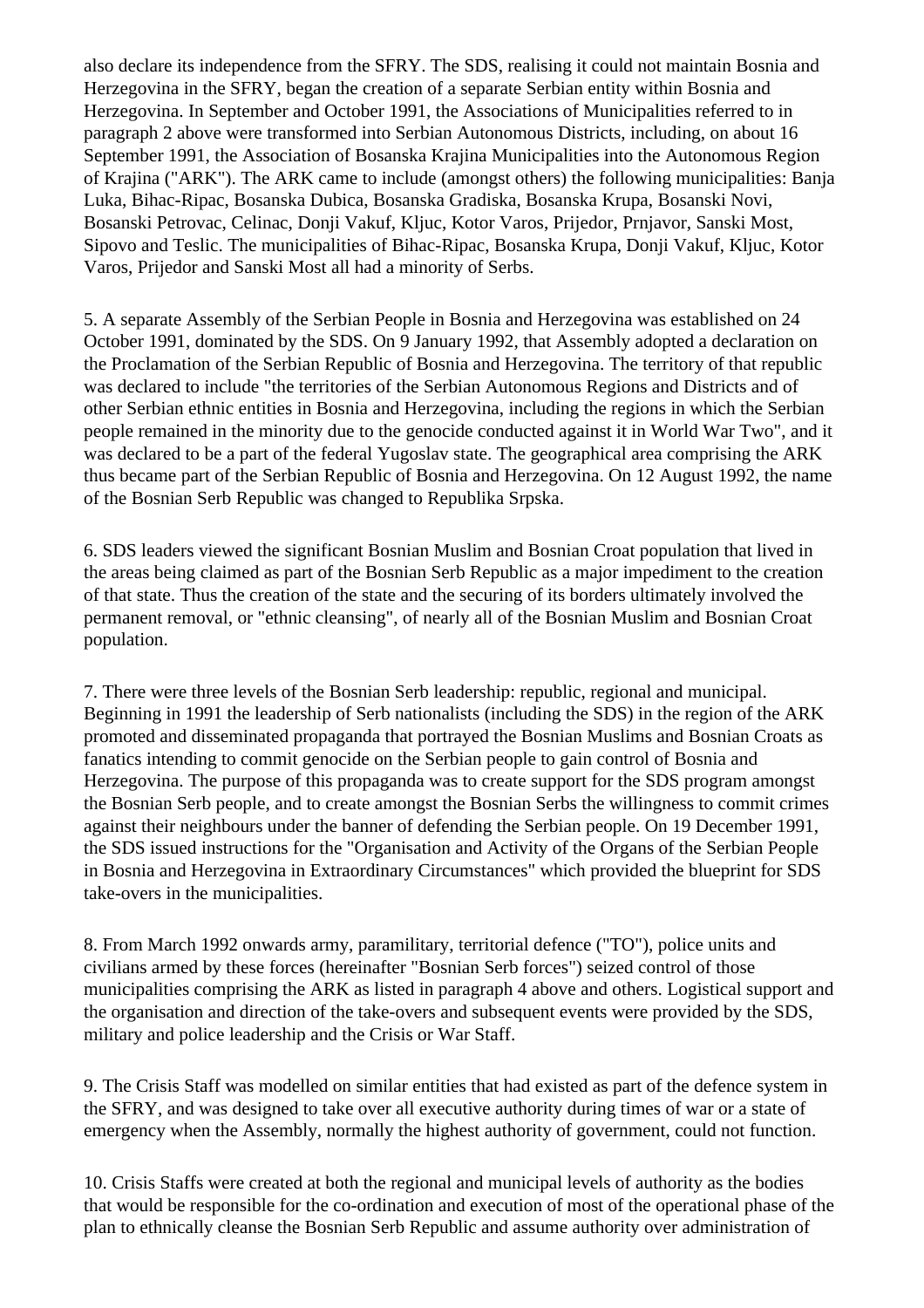the regions and municipalities. On 5 May 1992, the formation of the ARK Crisis Staff was formally announced, the President being **Radoslav BRDJANIN**. **Momir TALIC** was a member of that Crisis staff. On 18 May 1992, the ARK Crisis Staff declared that Crisis Staffs in the municipalities were the highest organs of authority there. On 26 May 1992, the ARK Crisis Staff declared itself the highest organ of authority in the ARK and stated that its decisions were binding for all Crisis Staffs in the municipalities. Among its other actions, the Crisis Staff took control of the media and continued the campaign of propaganda against non-Serbs as a key instrument in the implementation of the aforementioned plan.

11. On 31 May and 10 June 1992, on the order of Radovan KARADZIC, in his capacity as President of the Presidency of the Serbian Republic of Bosnia and Herzegovina, the Crisis Staffs were redesignated as War Presidencies and then War Commissions in the municipalities. The War Presidencies/War Commissions essentially maintained the same structure and authority as the Crisis Staffs, and were still commonly referred to by the public as Crisis Staffs (hereinafter the expression "Crisis Staff" will also include the designations War Presidency and the War Commission at the relevant time*).*

12. On 12 May 1992, the Assembly of Serbian People in Bosnia and Herzegovina met. It was attended amongst others by **Radoslav BRDJANIN** and **Momir TALIC**. At this session, decisions were taken concerning the establishment of a separate Serb state in Bosnia and Herzegovina, the establishment of a Presidency and Serb objectives in Bosnia and Herzegovina. It was also decided to create the Army of the Serbian Republic of Bosnia and Herzegovina ("VRS"). This decision had the effect of transforming the JNA units remaining in Bosnia and Herzegovina into commands of the new VRS army. However, the VRS retained strong links with the JNA (re-named the Yugoslav Army ("VJ")). On 19 May 1992, **Momir TALIC** became commander of the 1st Krajina Corps of the VRS. After May 1992 units of the 1st Krajina Corps were engaged in military operations in municipalities included within the area of the ARK.

13. **Radoslav BRDJANIN,** as President of the Ark Crisis Staff and a prominent member of the SDS and **Momir TALIC** as commander of the 1st Krajina Corps and a member of the ARK Crisis Staff implemented the policy of incorporating the ARK into a Serb state. The implementation of that policy required the permanent removal of the Bosnian Muslim and Bosnian Croat people and the destruction of their culture in those municipalities where they had lived for centuries.

# **THE ACCUSED**

14. **Radoslav BRDJANIN** was born on 9 February 1948, in the village of Popovac, Celinac Municipality, in Bosnia and Herzegovina. He is a civil engineer by profession and worked in the construction industry prior to 1990. He was elected in 1990 as SDS deputy from Celinac to the Council of Municipalities of the Assembly of Bosnia and Herzegovina. On 25 April 1991, he was elected as the First Vice-President of the Association of the Bosanska Krajina Municipalities Assembly. In October 1991, he became a member of the Assembly of the Serbian People of Bosnia and Herzegovina and then on 5 May 1992, he was appointed President of the ARK Crisis Staff. On 15 September 1992, he was appointed the Minister for Construction, Traffic and Utilities and acting Vice-President in the Government of Republika Srpska*.*

15. **Momir TALIC** was born on 15 July 1942 in Piskavica in Bosnia and Herzegovina. He joined the Yugoslav Peoples Army (JNA) on 25 July 1961 as a professional military officer with a specialisation in armoured-mechanised units. On 26 July 1991, **Momir TALIC** was posted (in the rank of Colonel) to the JNA 5<sup>th</sup> Corps in Banja Luka into the position of Chief of Staff/Deputy Commander of the Corps. He remained in this position until the 19 March 1992 and during his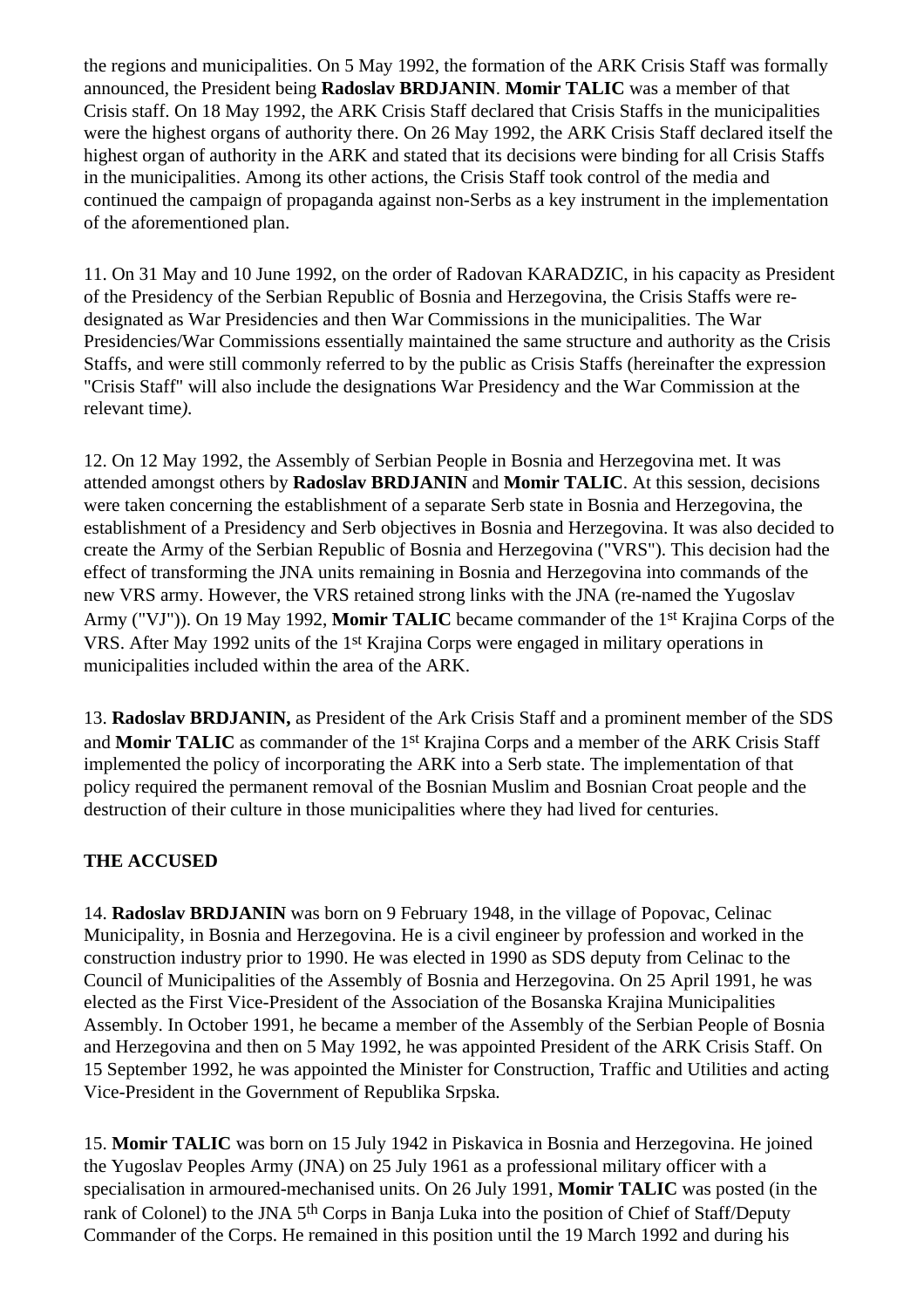tenure as Chief of Staff/Deputy Commander was promoted to the rank of General Major. On the 19 March 1992, **Momir TALIC** was appointed Commander of the JNA 5th Corps which, on the 19 May 1992, was re-designated as the 1<sup>st</sup> Krajina Corps of the Army of the VRS. On 5 May 1992, **Momir TALIC** became a member of the ARK Crisis Staff. **Momir TALIC** was promoted to the rank of General Lieutenant Colonel on the 31 December 1992 and he remained as the Commander of the 1st Krajina Corps during the conflict in Bosnia and Herzegovina. On 27 June 1997, **Momir TALIC** was promoted to the rank of General Colonel, the highest rank in the VRS, and on 16 February 1998 he was appointed the Chief of the General Staff, the most senior position in the VRS, a post he took up on 6 March 1998.

# **INDIVIDUAL CRIMINAL RESPONSIBILITY**

# **SUPERIOR AUTHORITY**

16. **Radoslav BRDJANIN**, was a prominent member of the SDS closely linked, through the political positions he occupied, with the Presidency of the Serbian Republic of Bosnia and Herzegovina. As such, from the early stages he played a leading role in the take-over of power by the SDS, in particular, with respect to the propaganda campaign, which was an essential component of the SDS plan to create a Serbian state.

17. The creation of the Serbian state entailed a campaign designed to permanently remove by force, or fear, the non-Serb population from areas, designated as part of the state. In the positions **Radoslav BRDJANIN** occupied, first in the Bosanska Krajina Municipalities Assembly and then as President of the ARK Crisis Staff, he played a leading role in this campaign. **Radoslav BRDJANIN** facilitated the ethnic cleansing by securing all instruments of state power (the mass media, state services, state control of housing, medical services, the police, the judicial system, the means of production and employment) into the hands of the governing bodies and those persons committed to an ethnically pure Serb state. **Radoslav BRDJANIN** signed decisions and orders issued by the ARK Crisis Staff, which in turn directed and instigated the action taken in the Crisis Staffs at the municipal level, some members of which had direct involvement in the commission of the offences alleged.

18. In relation to those crimes, committed by members of the municipal Crisis Staffs or by members of the armed forces under the control of the leadership of the Bosnian Serbs, and for whom logistical support was provided through the medium of the Crisis Staffs, **Radoslav BRDJANIN** knew, or had reason to know that such crimes were about to be committed, or had been committed and failed to take the necessary and reasonable measures to prevent such acts or punish the perpetrators thereof.

19. General **Momir TALIC** was the commander of the JNA 5th Corps from 19 March 1992 and on its transition to the 1st Krajina Corps from 19 May 1992 ("the Corps"). Each of the five Corps within the VRS had a Corps commander and a command staff all of whom were subordinated to General MLADIC and the Main Staff of the VRS.

20. As commander of the 5th Corps and the 1st Krajina Corps from 19 May 1992, by virtue of his authority set out in various military regulations and instructions (including "JNA Rules of Land Forces (Provisional)" dated 1990, "Regulations on the Authority of the Ground Forces Corps Commander in Peacetime 1990", "Serbian Republic of Bosnia and Herzegovina Law on the Army" dated 1 June 1992), directly or through his Chief of Staff, his assistants, heads of branches, and other officers, commanded all units of the 1st Krajina Corps and units attached to it. General **Momir TALIC** directly controlled the work of the Corps command; made decisions for the Corps and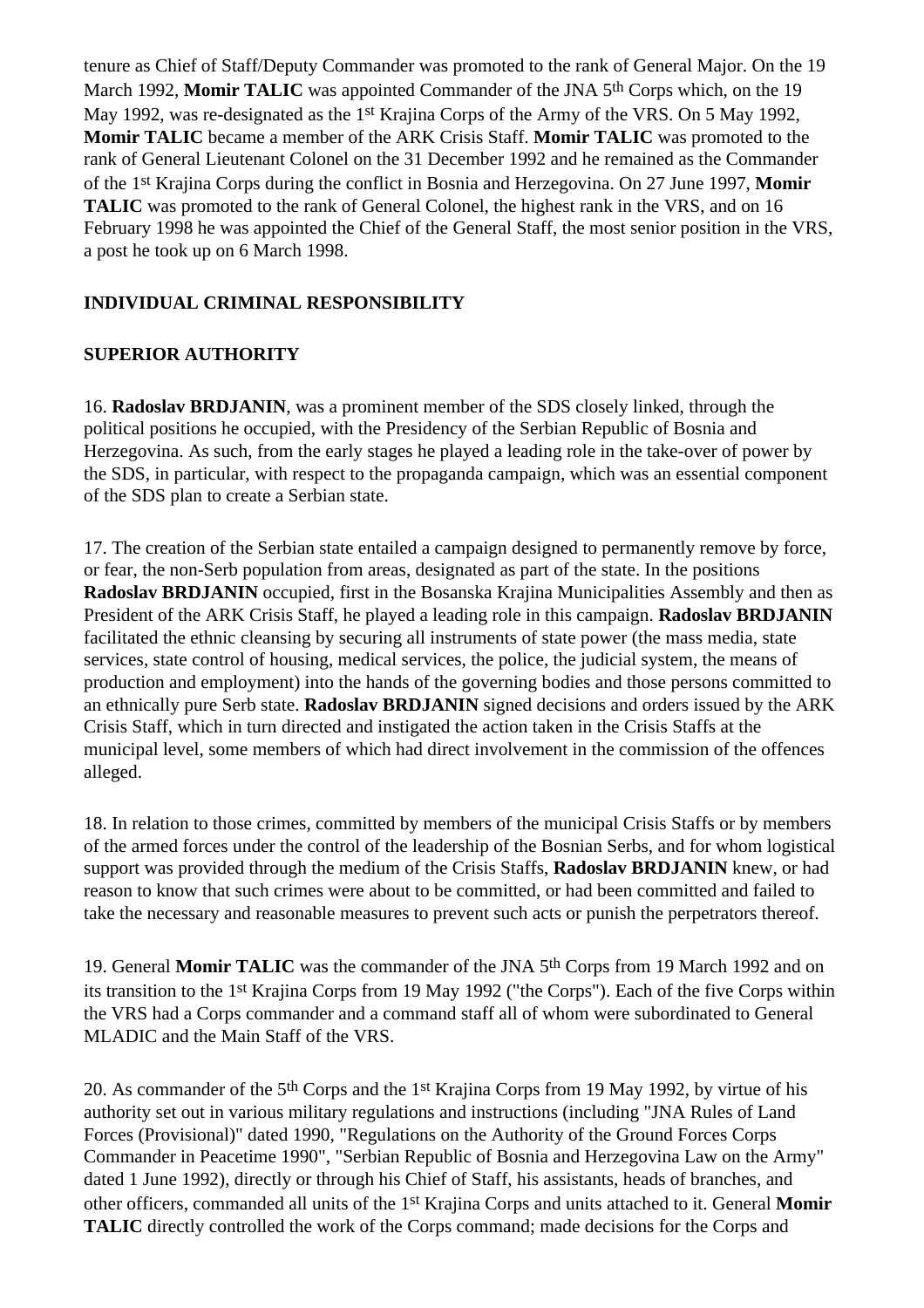subordinate units; assigned tasks to subordinates; issued orders, instructions and directives; ensured the implementation of these orders, instructions and directives and bore full responsibility for their completion; monitored the situation in the area of responsibility of the Corps; ensured the passage of information to superior commands, civilian and police bodies; and was responsible for the overall state and conduct of the Corps.

21. Between May and December 1992, the strength of the 1st Krajina Corps increased considerably due to mobilisation and the integration of the former territorial defence units (renamed light brigades) into the Corps structure. By December 1992, the units that **Momir TALIC** commanded included the following:

- Corps Headquarters
- 16 Krajina Motorised Brigade
- 5 Kozara Light infantry Brigade
- 22 Light Infantry Brigade
- 6 Sanska Light Infantry Brigade
- 30 Light Infantry Division
- 10 Krajina Infantry Division (disbanded late 1992)
- 11 Dubica Light Infantry Brigade
- 11 Mrkonjic Light Infantry brigade
- 43 Motorised Brigade
- 27 Motorised Brigade
- 1 Banja Luka Light Infantry Brigade
- 2 Banja Luka Light Infantry Brigade
- 3 Banja Luka Light Infantry Brigade
- 4 Banja Luka Light Infantry Brigade
- 1 Celinac Light Infantry Brigade
- 1 Laktasi Light Infantry Brigade
- 1 Srbac Light Infantry Brigade
- 1 Sipovo Light Infantry Brigade
- 19 Donji Vakuf Light Infantry Brigade
- 1 Gradiska Light Infantry Brigade
- 1 Novigrad Light Infantry Brigade
- 1 Prnjavor Light Infantry Brigade
- 1 Kotor Varos Light Infantry Brigade
- 1 Knezevo Light Infantry Brigade
- 2 Krajina Light Infantry Brigade
- 1 Ozren Light Infantry Brigade
- 2 Ozren Light Infantry Brigade
- 1 Trebiska Light Infantry Brigade
- 1 Osinje Light Infantry Brigade
- 1 Krnijn Light Infantry Brigade
- 1 Vucjak Light Infantry Brigade
- 1 Teslic Light Infantry Brigade
- 1 Doboj Light Infantry Brigade
- 1 and 2 Armoured Brigades
- 1 and 9 Mixed Artillery Regiments
- 1 Mixed Anti-Tank Artillery Regiment
- 1 Light Anti-Aircraft Artillery Regiment
- 89 Rocket Brigade
- 1 and 9 Engineer Regiment
- 1 Pontoon Battalion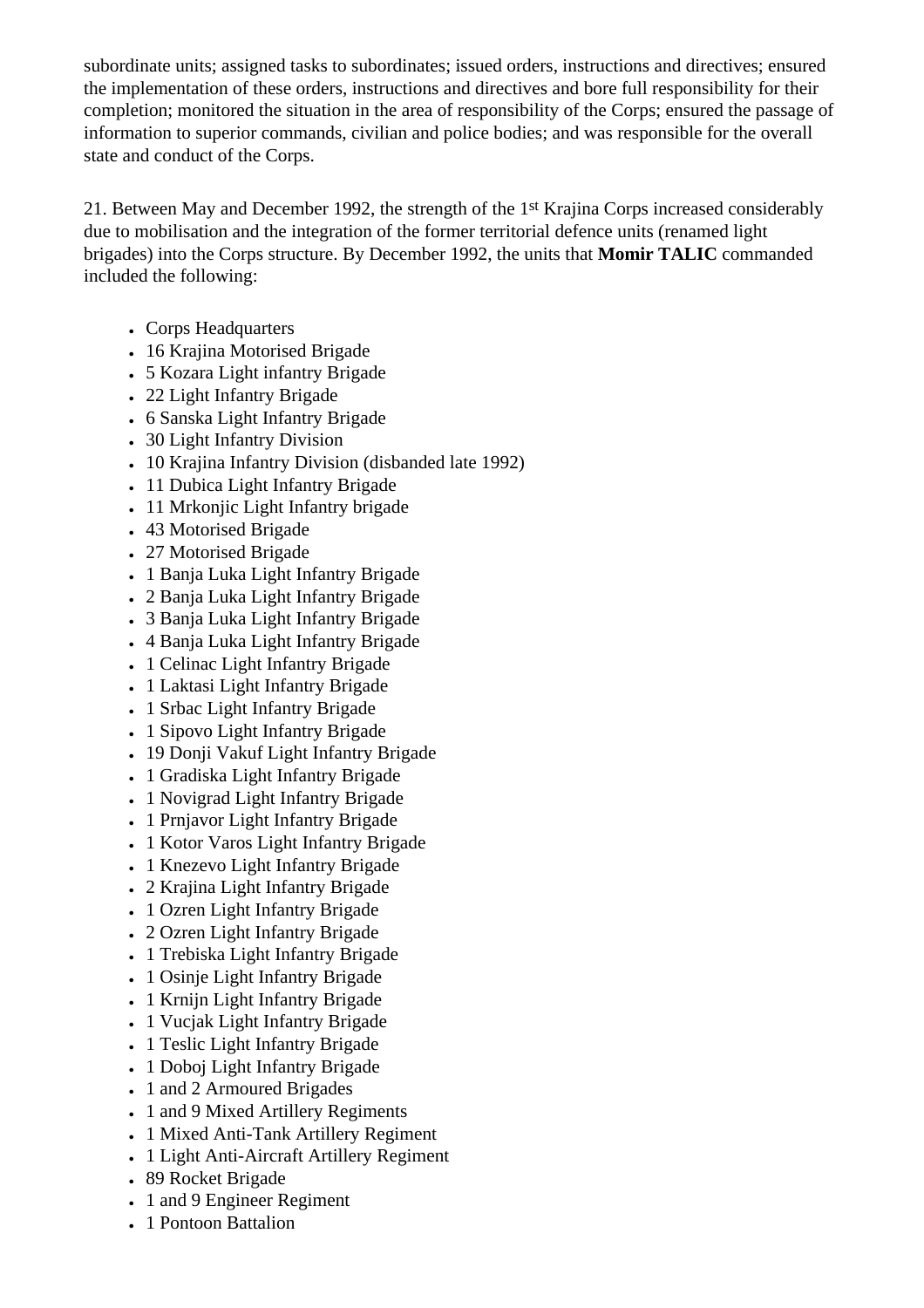- 1 and 9 Communications Battalion
- 1 and 9 Military Police Battalion
- 1 Transport Battalion
- 1 Medical Battalion
- Manjaca Training Facility and Detention Unit

22. In order to facilitate an improvement in command and control of units and the control of the territory a number of temporary units were also established by the Corps. These included:

- Tactical Group 1
- Tactical Group 2
- Tactical Group 3
- Tactical Group 4
- Tactical Group 5
- Operational Group Doboj
- Operational Group Prijedor
- Operational Group Vlasic
- Group of Light Brigades Banja Luka

23. The JNA 5th Corps/1st Krajina Corps had a geographically defined area of responsibility which evolved in 1992. Apart from Bihac-Ripac and Bosanski Petrovac, all municipalities referred to in paragraph 4 above as part of the ARK, either fell directly within the area of responsibility of the Corps, were included in the area of responsibility of the Corps as it expanded in 1992 or were municipalities where units of the Corps operated in 1992.

24. General **Momir TALIC** as commander of the JNA 5th Corps/1st Krajina Corps and as a member of the ARK Crisis Staff used forces under his command, in co-ordination at times with police, paramilitary units, forces from other JNA/VRS Corps, and other civilian bodies to carry out a plan to establish and secure a Serb state and to separate the ethnic communities in Bosnia and Herzegovina. The implementation of this plan was a campaign of establishing control of all municipalities, the attacking and destruction of non-Serb villages, the killing and terrorising of the non-Serb population and the separation, deportation and permanent removal of non-Serbs who did not subjugate themselves to the Serb authorities.

25. As commander of the 5th Corps of the JNA and subsequently as commander of the 1st Krajina Corps General **Momir TALIC** was personally responsible for ensuring that units under his command respected and applied the rules of international law governing the conduct of warfare. Moreover, General **Momir TALIC** was expressly obliged by superior order to initiate proceedings for legal sanctions against individuals under his command who had violated the international law of war.

26. By virtue of "Instructions on the Application of the International Laws of War in the Armed Forces of the SFRY" (published 1988) General **Momir TALIC** knew that by failing to prevent or punish any group or individuals from committing breaches of international humanitarian law that he would be personally liable for such breaches of the law. Moreover, he knew by virtue of the same legislation that repeated failure to take action against such groups or individuals would make him an instigator or accomplice to such breaches of international humanitarian law.

27. **Radoslav BRDJANIN** and **Momir TALIC** each participated in a criminal enterprise, in their roles as set out in paragraphs 17-28 above, the common purpose of which was the permanent removal of the majority of Bosnian Muslim and Bosnian Croat inhabitants from the territory of the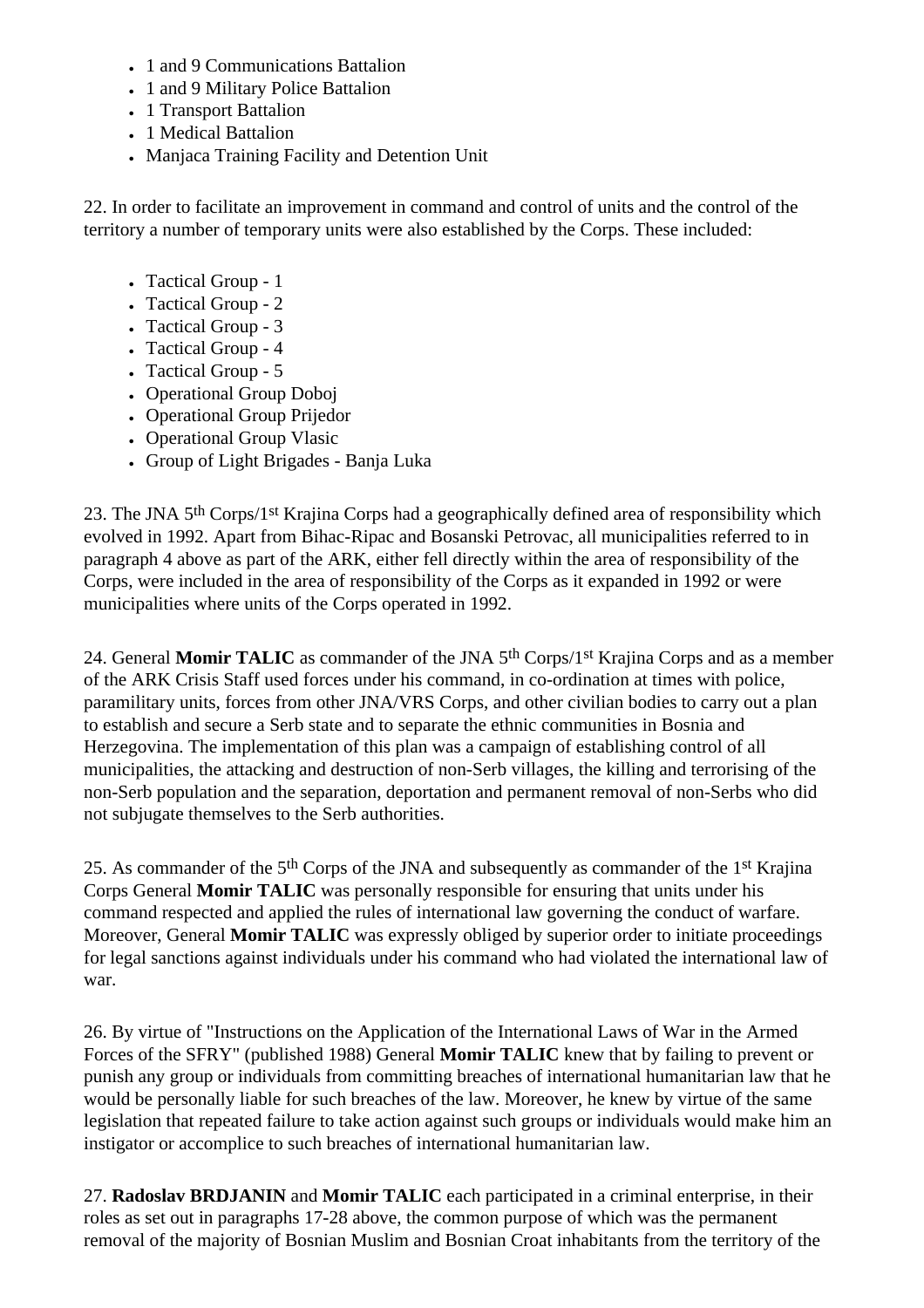planned Serbian state, including the municipalities listed in paragraph 4 above. This enterprise came into existence no later than the establishment of the Assembly of the Serbian people in Bosnia and Herzegovina on 24 October 1991 and continued throughout the period of the conflict in Bosnia and Herzegovina until the signing of the Dayton Accords in 1995. A great many individuals participated in this enterprise, including **Radoslav BRDJANIN** and **Momir TALIC**, other members of the ARK Crisis Staff, the leadership of the Serbian republic, including Radovan KARADZIC, Momcilo KRAJISNIK and Biljana PLAVSIC, and the SDS, members of the Assembly of the Autonomous Region of Krajina and the Assembly's Executive Committee, the Serb Crisis staffs of the ARK municipalities, the army of the Republika Srpska, Serb paramilitary forces and others. After the dissolution of the ARK Crisis Staff, **Radoslav BRDJANIN** and **Momir TALIC** continued with the implementation of this enterprise in their respective positions in the Bosnian Serb power structures. Each of the crimes enumerated in Counts 1 through 12 of this indictment, were natural and foreseeable consequences of this enterprise.

# **GENERAL ALLEGATIONS**

28. All acts or omissions charged as Genocide or Complicity in Genocide, were committed with intent to destroy, in whole or in part, Bosnian Muslims and Bosnian Croats, a national, ethnical, racial or religious group, as such.

29. All acts and omissions charged as Crimes against humanity were part of a widespread or systematic attack directed against the Bosnian Muslim and Bosnian Croat civilian populations of Bosnia and Herzegovina.

30. At all times relevant to this indictment, a state of armed conflict and partial occupation existed in the Republic of Bosnia and Herzegovina. For the period material to this indictment, the armed forces of the Republika Srpska were acting under the overall control of and on behalf of the Federal Republic of Yugoslavia (Serbia and Montenegro). Hence, the armed conflict in Bosnia and Herzegovina between the Bosnian Serbs and the central authorities of Bosnia and Herzegovina was an international armed conflict.

31. All acts and omissions charged as Grave breaches of the Geneva Conventions of 1949 ("grave breaches") occurred during the armed conflict and partial occupation of Bosnia and Herzegovina.

32. Each of the accused were required to abide by the laws and customs governing the conduct of armed conflicts, including the Geneva Conventions of 1949 and the additional protocols thereto.

33. Each of the accused are individually responsible for the crimes alleged against him in this indictment, pursuant to Article 7(1) of the Tribunal Statute. Individual criminal responsibility includes planning, instigating, ordering, committing, or otherwise aiding and abetting in the planning, preparation or execution of any crimes referred to in Articles 2, 3, 4 and 5 of the Tribunal Statute.

34. Each of the accused whilst holding the positions of superior authority as set out in the foregoing paragraphs, is also criminally responsible for the acts of his subordinates, pursuant to Article 7(3) of the Tribunal Statute. A superior is responsible for the acts of his subordinate(s) if he knew or had reason to know that his subordinate(s) were about to commit such acts or had done so and the superior failed to take the necessary and reasonable measures to prevent such acts or to punish the perpetrators thereof.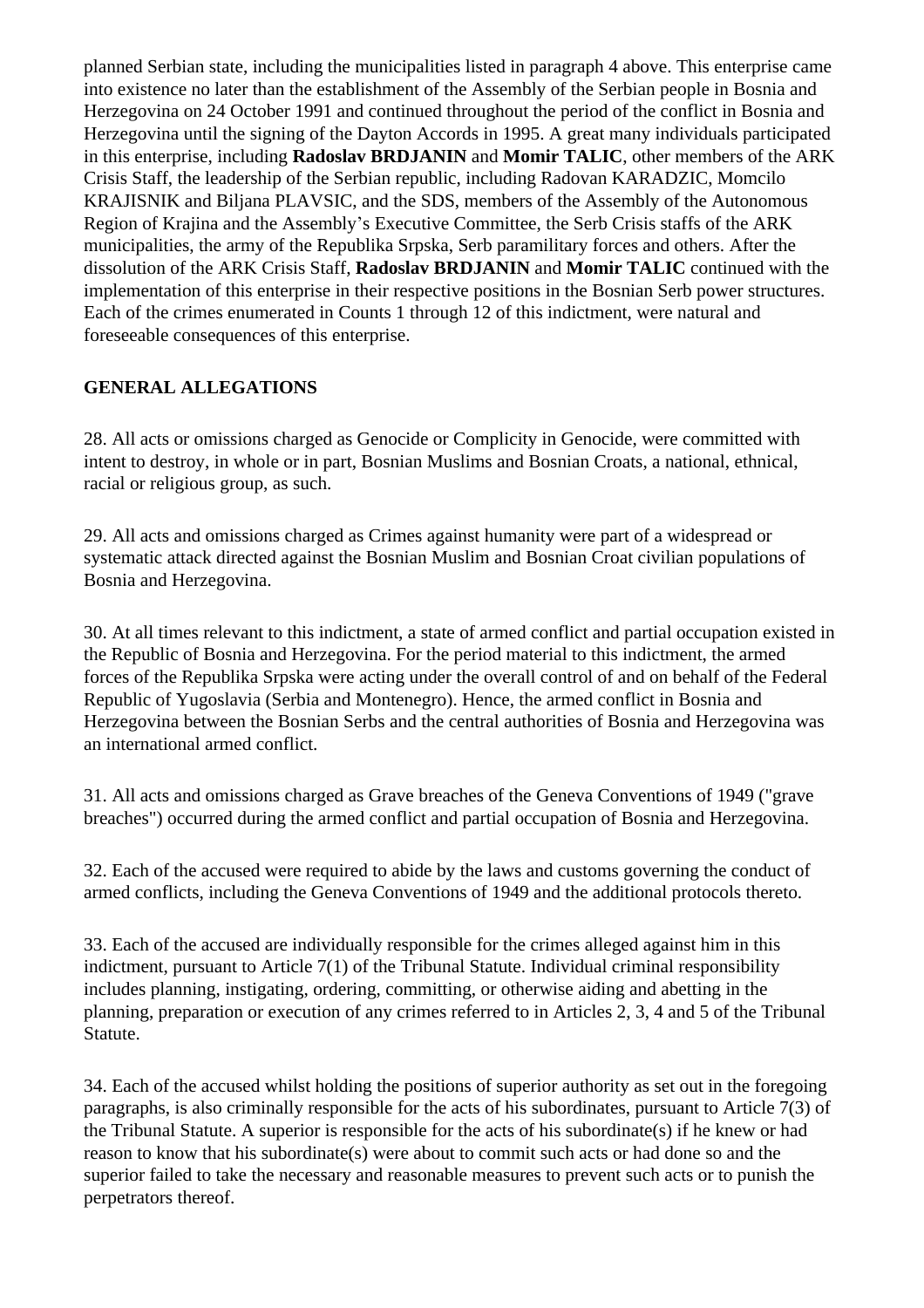# **CHARGES**

## **COUNTS 1 AND 2 (GENOCIDE, COMPLICITY IN GENOCIDE)**

35. The Prosecutor re-alleges and reincorporates by reference paragraphs 16-34 in Counts 1 and 2.

36. Between about 1 April 1992 and 31 December 1992, **Radoslav BRDJANIN** and **Momir TALIC** acting individually or in concert with each other and also with others in the Bosnian Serb leadership, planned, instigated, ordered, committed or otherwise aided and abetted in the planning, preparation, or execution of a campaign designed to destroy Bosnian Muslims and Bosnian Croats, in whole or in part, as national, ethnical, racial, or religious groups, as such, in the municipalities listed in paragraph 4 above, which formed part of the ARK, the most extreme manifestation of which took place in the municipalities of Bosanski Novi, Kljuc, Kotor Varos, Prijedor, and Sanski Most.

37. Following the political take-overs of the municipalities listed in paragraph 4 above, the execution of the above campaign included:

(1) the killing of Bosnian Muslims and Bosnian Croats by Bosnian Serb forces (including units of the 5th Corps/1st Krajina Corps) in villages and non-Serb areas; in camps and other detention facilities; and during the deportation or forcible transfer of the Bosnian Muslims and Bosnian Croats.

(2) causing serious bodily or mental harm to Bosnian Muslims and Bosnian Croats during their confinement in camps, other detention facilities, and during their interrogations at police stations and military barracks when detainees were continuously subjected to or forced to witness inhumane acts including murder, rape, sexual assault, torture and beating.

(3) detaining Bosnian Muslims and Bosnian Croats under conditions calculated to bring about the physical destruction of a part of those groups; namely through beatings or other physical maltreatment as described above, starvation rations, contaminated water, insufficient or non-existent medical care, unhygienic conditions and lack of space.

# **Killings**

38. The killings by Bosnian Serb forces of Bosnian Muslims and Bosnian Croats included:

- The killing of a number of people in Kozarac and the surrounding areas between May and June 1992 - Prijedor municipality
- The killing of a number of people in Mehmed Sahoric's house in Kamicani on or about 26 May 1992 - Prijedor municipality
- The killing of a number of people in Pudin Han on or about 27 May 1992 Kliuc municipality
- Killing of a number of men between Begici and Vrhpolje bridge on or about 31 May 1992 - Kljuc municipality
- The killing of a number of members of Merdanovic's family in the hamlet of Kukavice,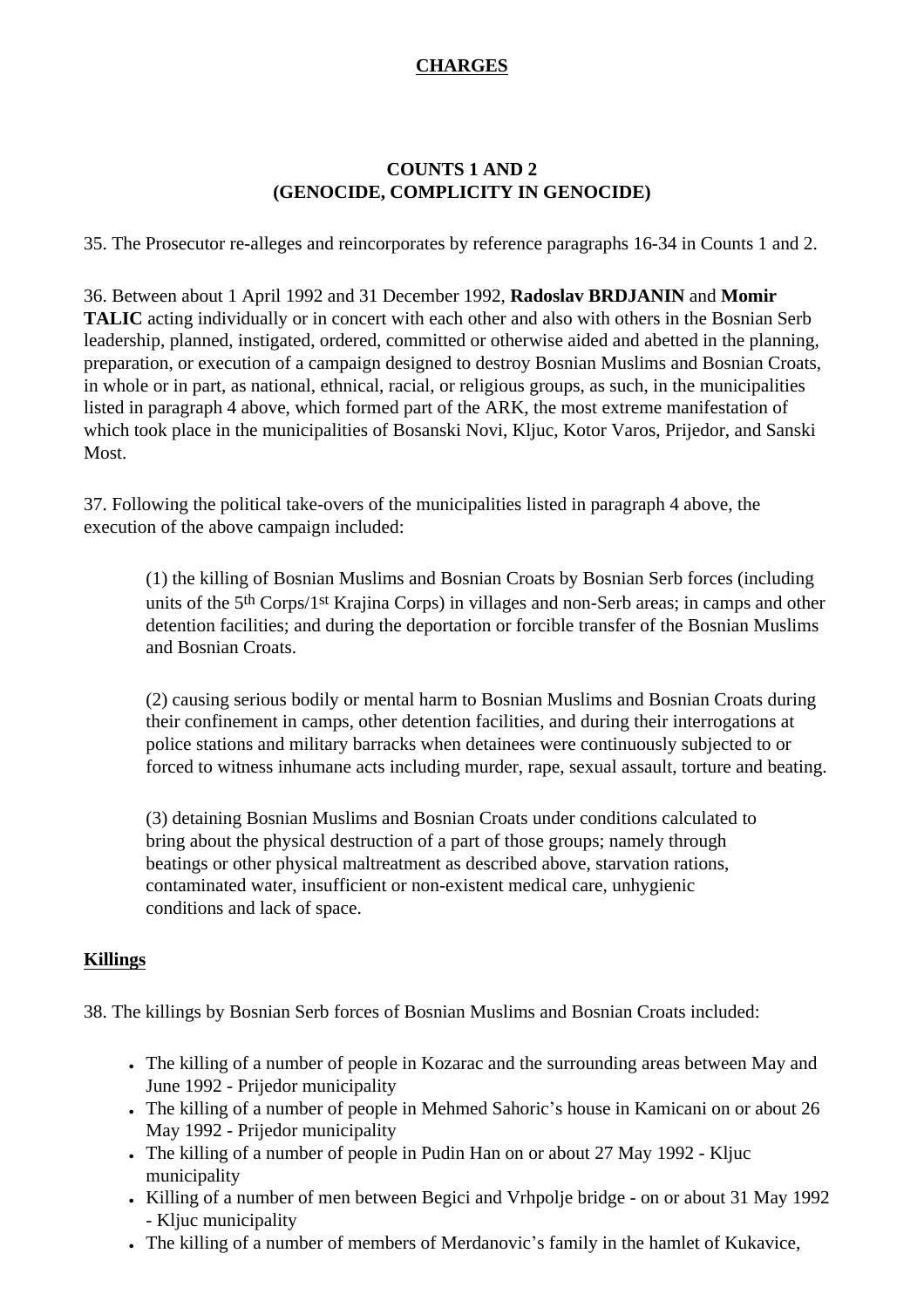Hrustovo village on or about 31 May 1992 - Sanski Most Municipality

- The killing of a number of people in Prhovo village and a number of men on the road to Peci on 1 June 1992 - Kljuc municipality
- The killing of a number of men in Lisnja on or about 1 June 1992 Prnjavor municipality
- The killing of a number of men in front of the school in Velagici on or about 1 June 1992 Kljuc municipality
- The killing of a number of people during the expulsion of Bosnian Muslims from the village of Blagaj Japra and the surrounding areas on or about 9 June 1992 - Bosanski Novi municipality
- The killing of a number of people in Hambarine between May and June 1992 Prijedor Municipality
- The killing of a number of men in the village of Jaskici on or about 14 June 1992 Prijedor municipality
- The killing of a number of men in the village of Alici on or about 23 June 1992 Bosanski Novi Municipality
- The killing of a number of men in the village of Vrbanjci on 25 June 1992 Kotor Varos municipality
- The killing of a number of men on the way from Kukavice and surrounding areas and a number of men in front of the Medical Centre in Kotor Varos on or about 25 June 1992 - Kotor Varos municipality
- The killing of a number of men in Dujo Banovic's house in Kenjari on or about 27 June 1992 - Sanski Most Municipality
- The killing of a number of men in the village of Biscani on or about 20 July 1992 Prijedor Municipality
- The killing of a number of people in the village of Carakovo and surrounding areas during July 1992 - Prijedor municipality
- The killing of a number of people in the village of Brisevo on or about 24 July 1992 Prijedor municipality
- The killing of a number of men in the Ljubija iron ore mine on or about 25 July 1992 -Prijedor municipality
- The killing of a number of men at the football stadium on or about 25 July 1992 Prijedor municipality
- The killing of number of members of the Alibegovic family in Budin on or about 1 August 1992 - Sanski Most municipality
- The killing of a number of men in Dabovci on or about 13 August 1992 Kotor Varos municipality
- The killing of a number of people in the village of Culum-Kostic on or about 14 August 1992 - Banja Luka municipality
- The killing of a number of men in the mosque in Hanifici on or about 15 August 1992 -Kotor Varos municipality
- The killing of a number of people in Edhem Cirkic's house in Cirkino Brdo in about mid August 1992 - Kotor Varos municipality
- The killing of a number of people in the villages of Orasce and Duljci between 20 and 23 September 1992 - Bihac-Ripac municipality
- The killing of a number of men near the village of Skrljevita on or about 2 November 1992 - Sanski Most municipality
- The killing of a number of men in the school in Grabovice on or about 3 November 1992 -Kotor Varos municipality
- The killing of a number of people in Tomasica on or about 3 December 1992 Prijedor municipality

**Camps**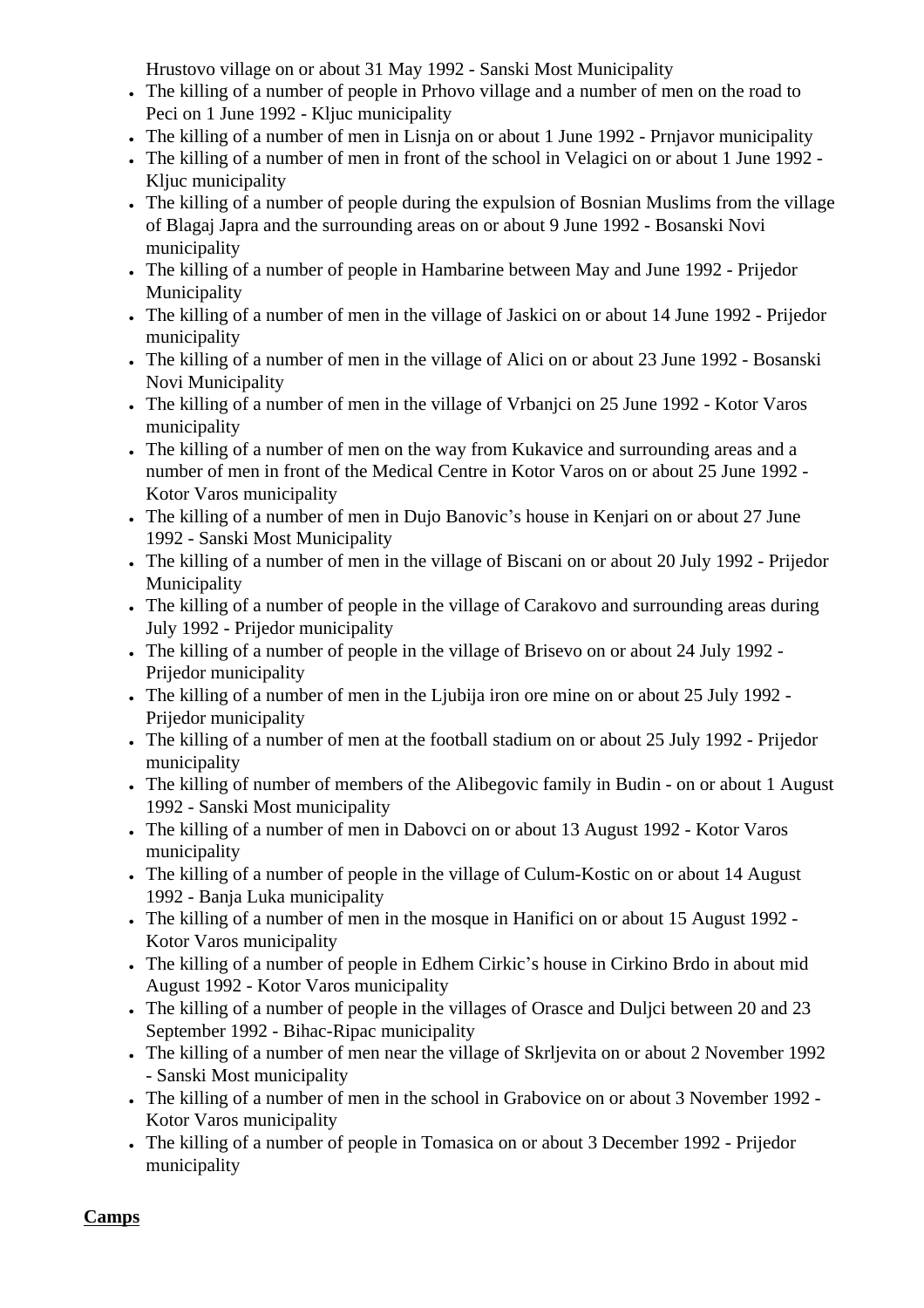39. Military and civilian camps and detention facilities were established in the municipalities by the Bosnian Serb authorities. Following the attacks on the municipalities, Bosnian Serb forces rounded up thousands of civilian Bosnian Muslims and Bosnian Croats and forced them to march to assembly points, for transfer to the camps and detention facilities. Bosnian Muslim and Bosnian Croat males were pulled from the columns during these marches and executed. The conditions in these camps and detention facilities were often brutal and inhumane.

40. These camps and detention facilities, staffed and operated by military and police personnel under the direction of Crisis Staffs and the VRS, included:

- Banja Luka municipality (CSB Building, Mali Logor, Manjaca and Viz Tunjice Penitentiary)
- Bosanska Dubica municipality (SUP Building)
- Bosanska Gradiska municipality (Stara Gradiska Military Prison)
- Bosanska Krupa municipality (Jasenica Primary School and Petar Kocic Elementary School)
- Bosanski Novi municipality (Bosanska Kostajnica Police Station, Bosanski Novi Fire Station and Mlakve Football Stadium)
- Bosanski Petrovac municipality (Kozila)
- Kljuc municipality (SUP Building and Nikola Mackic Elementary School)
- Kotor Varos municipality (Grabovica School, Kotor Varos Police Station, Kotor Varos Elementary School, Prison and Sawmill)
- Prijedor municipality (Prijedor Barracks, Keraterm, Miska Glava, Omarska, SUP Building and Trnopolje)
- Prnjavor municipality (Ribnjak, Sloga Shoe Factory and Stari Mlin)
- Bihac-Ripac municipality (Traktorski Servis in Ripac)
- Sanski Most municipality (Betornika Cement Factory, Hasan Kikic School and Krings Factory)
- Teslic municipality (Pribinic and TO Building, SUP Building)

41. The killing by Bosnian Serb forces of Bosnian Muslim and Bosnian Croats in the camps and detention facilities, or subsequent to their removal therefrom, included:

- The killing of a number of men on the premises of the Public Security Service and the Territorial Defence building in Teslic, and in the Pribinic prison during June 1992 - Teslic municipality
- The killing of a number of men in front of the Manjaca camp after their transportation from Hasan Kikic elementary school in Sanski Most on or about 3 June 1992 - Banja Luka municipality
- Killing of a number of men during the transportation from Betonirka detention facility to Manjaca on or about 7 July 1992 - Sanski Most/Banja Luka municipality
- The killing of a number of men in Biljani on or about 10 July 1992 Kljuc municipality
- The killing of a number of men in "Room 3" at Keraterm camp on or about 24 July 1992 Prijedor municipality
- The killing of a number of men in the Peter Kocic Elementary School in Bosanska Krupa between July and August 1992 - Bosanska Krupa municipality
- The killing of a number of men taken from the Keraterm and Omarska on or about 5 August 1992 in the area called Hrastova Glavica - Sanski Most municipality
- The killing of a number of men in front of the Manjaca camp after their transportation from Omarska on or about 6 August 1992 - Banja Luka municipality
- The execution of a large number of men from the Trnopolie camp in the Vlasic mountain, the area of Koricanske stijene on or about 21 August 1992 - Skender Vakuf municipality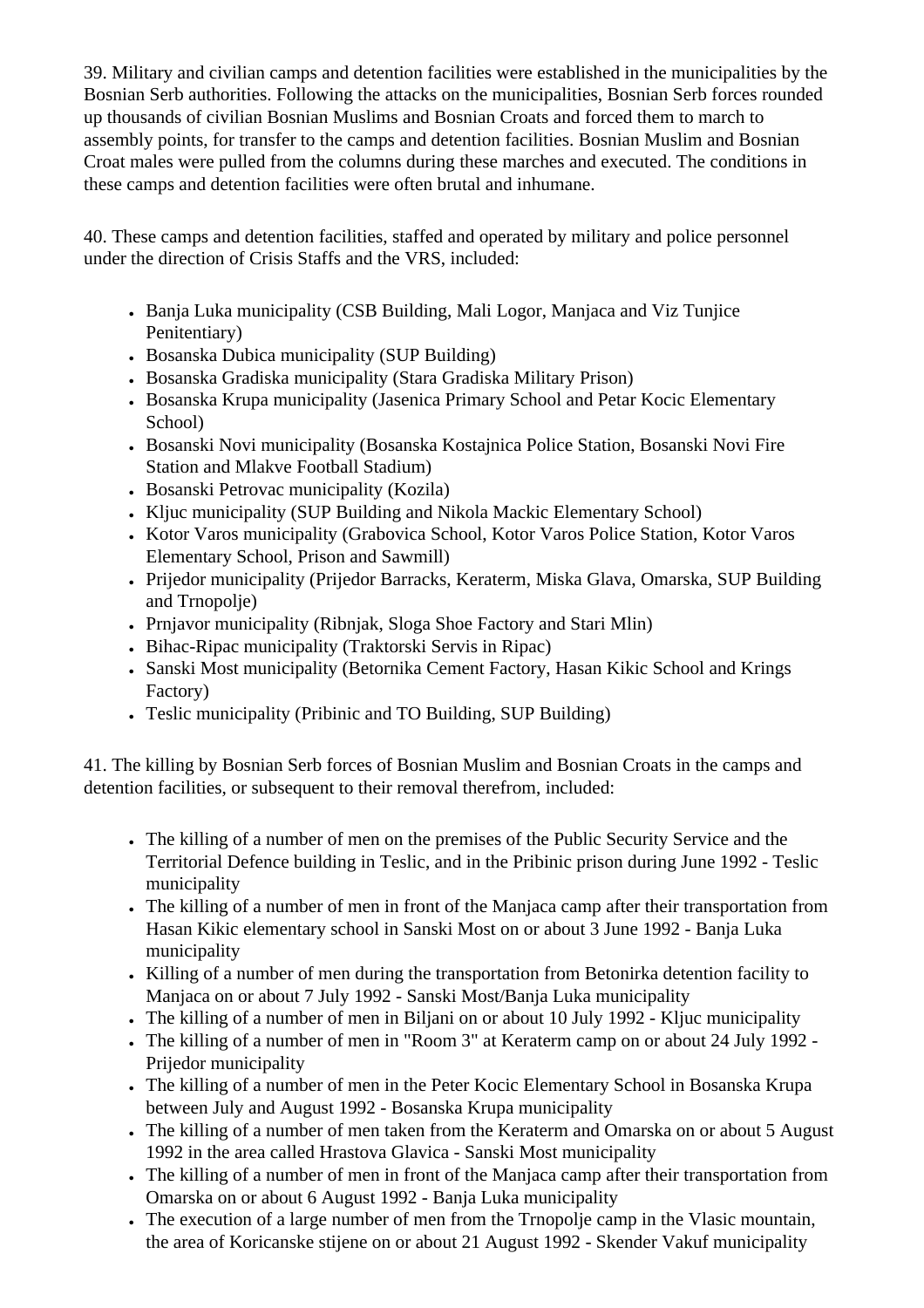- The killing of a number of people at Omarska camp between 28 May and 6 August 1992 -Prijedor municipality
- The killing of a number of men in Trnopolie camp between 28 May and October 1992 -Prijedor municipality
- The killing of a number of men in Manjaca between 1 June and 18 December 1992 Banja Luka municipality

# **Causing Serious Bodily Or Mental Harm**

42. In the camps and detention facilities, Bosnian Serb forces and others who were given access to the camps, subjected Bosnian Muslim and Bosnian Croat detainees from the municipalities to physical and mental abuse including torture, beatings with weapons, sexual assaults and the witnessing of inhumane acts, including murder, causing them serious bodily or mental harm. As a result of these inhumane acts, during the period from 1 April 1992 to 31 December 1992, a large number of Bosnian Muslims and Bosnian Croats died in these detention facilities.

# **Conditions Calculated To Bring About Physical Destruction**

43. The brutal and inhumane conditions in the camps and detention facilities included inadequate food (often amounting to starvation rations), contaminated water, insufficient or non-existent medical care, inadequate hygiene conditions and lack of space.

44. Between about 1 April 1992 and 31 December 1992, **Radoslav BRDJANIN** and **Momir TALIC** knew or had reason to know that Bosnian Serb forces under their control were about to commit such acts or had done so, and they failed to take the necessary and reasonable measures to prevent such acts or to punish the perpetrators thereof.

By their involvement in these acts or omissions **Radoslav BRDJANIN** and **Momir TALIC** committed:

**Count 1: GENOCIDE**, punishable under Articles 4(3)(a), and 7(1) and 7(3) of the Statute of the Tribunal;

# **AND/OR**

**Count 2: COMPLICITY IN GENOCIDE**, punishable under Articles 4(3)(e), and 7(1) and 7(3) of the Statute of the Tribunal.

# **COUNT 3 (PERSECUTIONS)**

45. The Prosecutor re-alleges and reincorporates by reference paragraphs 16-34, paragraphs 35-43 above and paragraphs 58-59 below in Count 3.

46. Between about l April 1992 and 31 December 1992, **Radoslav BRDJANIN** and **Momir TALIC** acting individually or in concert with each other and also with others in the Bosnian Serb leadership, planned, instigated, ordered, committed or otherwise aided and abetted in the planning, preparation or execution of persecutions on political, racial or religious grounds of the Bosnian Muslim and Bosnian Croat population in the municipalities listed in paragraph 4, which formed part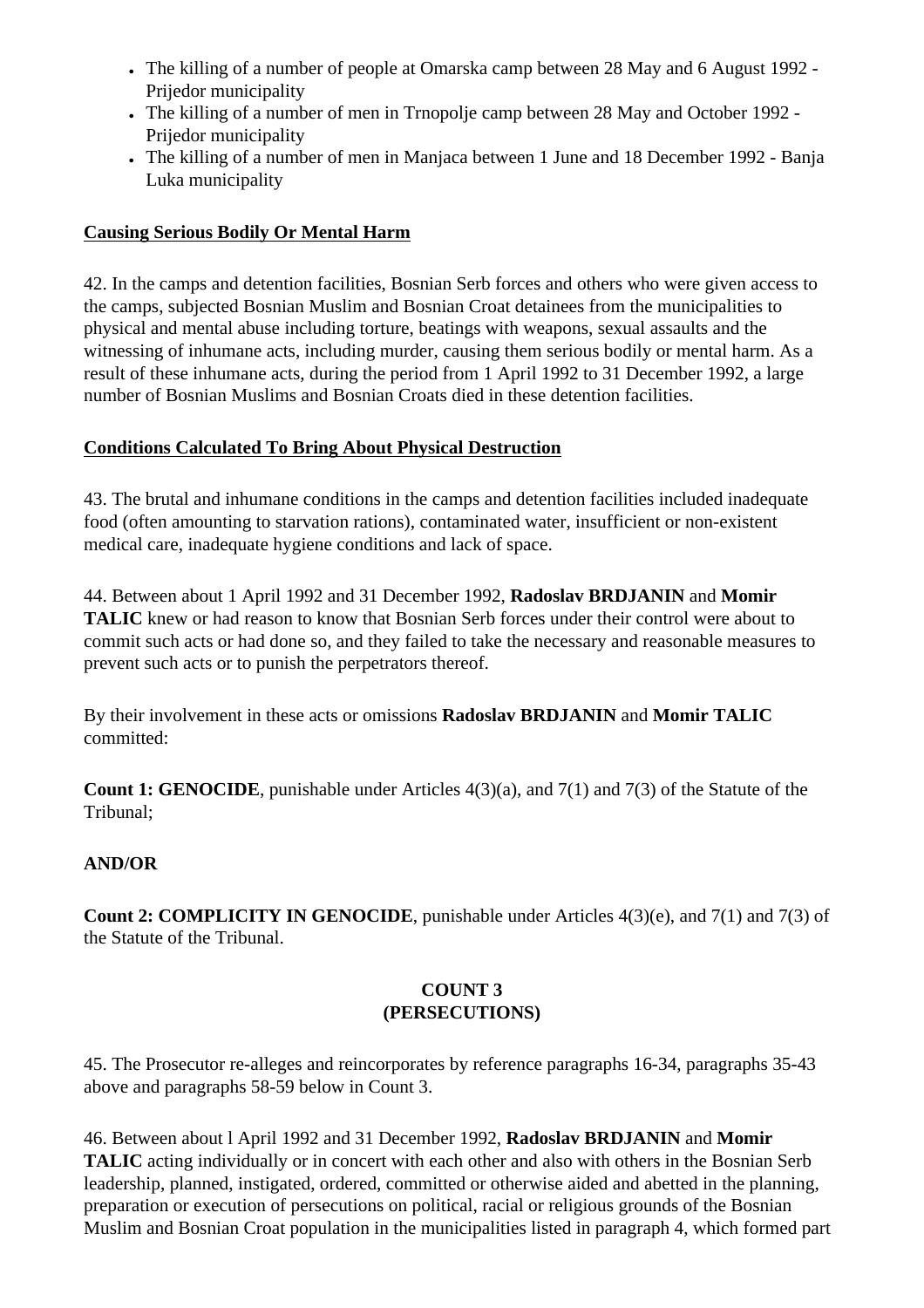of the ARK.

47. The above planning, preparation or execution of persecutions included:

(1) the killing of Bosnian Muslims and Bosnian Croats by Bosnian Serb forces (including units of the 5<sup>th</sup> Corps/1<sup>st</sup> Krajina Corps) in villages and non-Serb areas, in detention camps and other detention facilities;

(2) torture, physical violence, rapes and sexual assaults, constant humiliation and degradation of Bosnian Muslims and Bosnian Croats; and,

(3) the destruction of Bosnian Muslim and Bosnian Croat villages and areas, including the destruction or wilful damage to religious and cultural buildings and the looting of residential and commercial property, included:

- Banja Luka municipality
- Banja Luka city Cathedral St. Bonaventura Ferhadija Mosque Arnaudija Mosque Sefer Beg Mosque
- Budzak Roman Catholic Subsidiary Church Pastoral Centre
- Dervisi Roman Catholic Chapel Durbica Brdo Roman Catholic Subsidiary Church
- Kuljani Roman Catholic Subsidiary Church
- Petricevac Roman Catholic Franciscan Church / Monastery
- Rekavice Roman Catholic Chapel
	- Bihac-Ripac municipality

Ripac town Mosque

- Cukovi hamlet Mosque
- Kulen Vakuf Sultan Ahmad's Mosque
- Orasac hamlet Mosque
	- Bosanska Dubica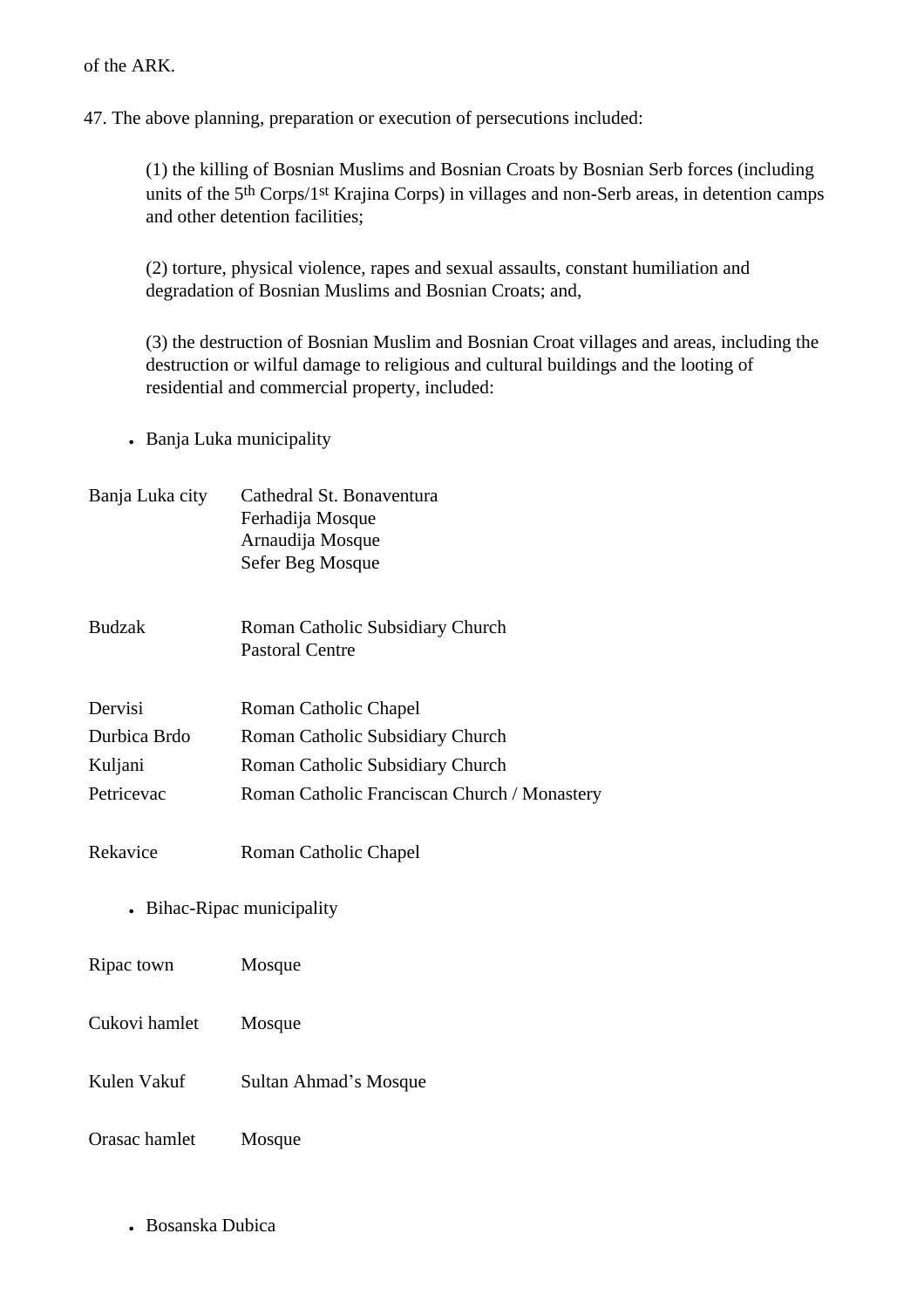| Bosanska Dubica | Gradska Town Mosque   |
|-----------------|-----------------------|
| town            | Carsijska Mosque      |
|                 | Puhalska Mosque       |
|                 | Roman Catholic Church |

• Bosanska Gradiska

| Bosanska Gradiska Mosque<br>town |                                          |
|----------------------------------|------------------------------------------|
| <b>Bukvik</b>                    | Roman Catholic Chapel                    |
| Catrnja                          | Roman Catholic Subsidiary Church         |
| Mackovac                         | Roman Catholic Subsidiary Church         |
| Orahova                          | Mosque                                   |
| Rovine                           | Mosque                                   |
| Nova Topola                      | Roman Catholic Parish Church / Monastery |

• Bosanska Krupa

| Bosanska Krupa<br>town | Mosque                |
|------------------------|-----------------------|
|                        | Roman Catholic Church |
| Arapusa                | Mosque                |
| Otoka                  | Mosque                |

• Bosanski Novi

|                | Bosanski Novi town Gradska Dzamija Mosque |
|----------------|-------------------------------------------|
|                | Roman Catholic Church                     |
| Donji Agici    | Mosque                                    |
| Gornji Agici   | Mosque                                    |
| Bosanska       | Mosque                                    |
| Kostajnica     | <b>Roman Catholic Church</b>              |
| Blagaj Japra   | Mosque                                    |
| Blagaj Rijeka  | Mosque                                    |
| <b>Brdjani</b> | Mosque                                    |
| Hozici         | Mosque                                    |
| Preskosanje    | New Mosque                                |
| Suhaca         | Old Mosque                                |
|                | New Mosque                                |
| Urije          | Mosque                                    |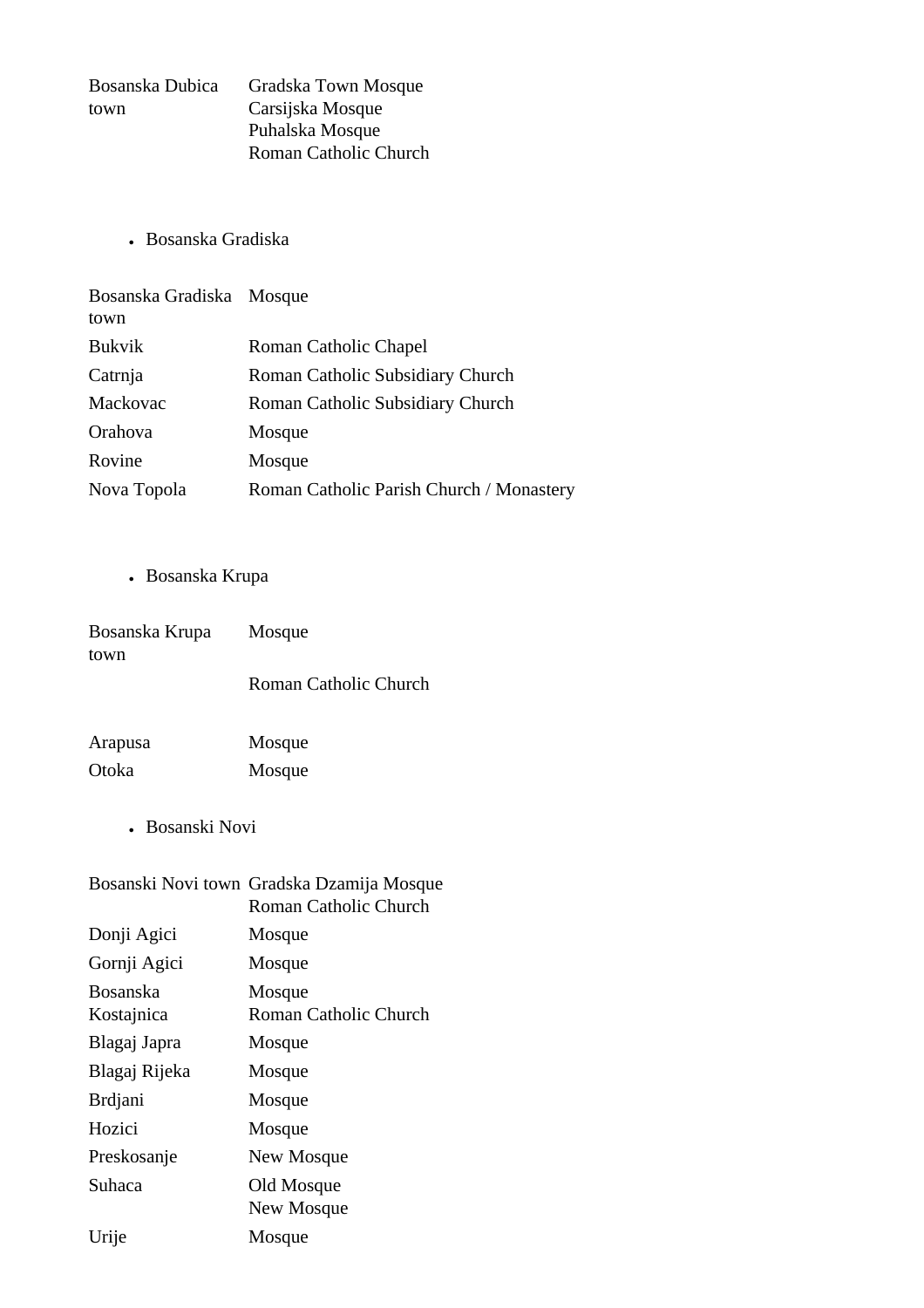# Vidorije Mosque

• Bosanski Petrovac

| Donji Biscani   | Mosque |
|-----------------|--------|
| Gornji Biscani  | Mosque |
| Srednji Biscani | Mosque |
| Bjelaj          | Mosque |
| Rasinovac       | Mosque |

• Celinac

| Two Mosques<br>Roman Catholic Parish Church |
|---------------------------------------------|
| Mosque                                      |
| Roman Catholic Church                       |
| Roman Catholic Church                       |
|                                             |

• Donji Vakuf

| Donji Vakuf town  | Three Mosques including:<br>Basdzamija Mosque |
|-------------------|-----------------------------------------------|
| <b>Balhodzici</b> | Mosque                                        |
| Cehajici          | Mosque                                        |
| Dobro Brdo        | Mosque                                        |
| Jemanlici         | Mosque                                        |
| Korjenici         | Mosque                                        |
| Prusac            | Three Mosques                                 |
| Seherdzik         | Mosque                                        |
| Sokolina          | Mosque                                        |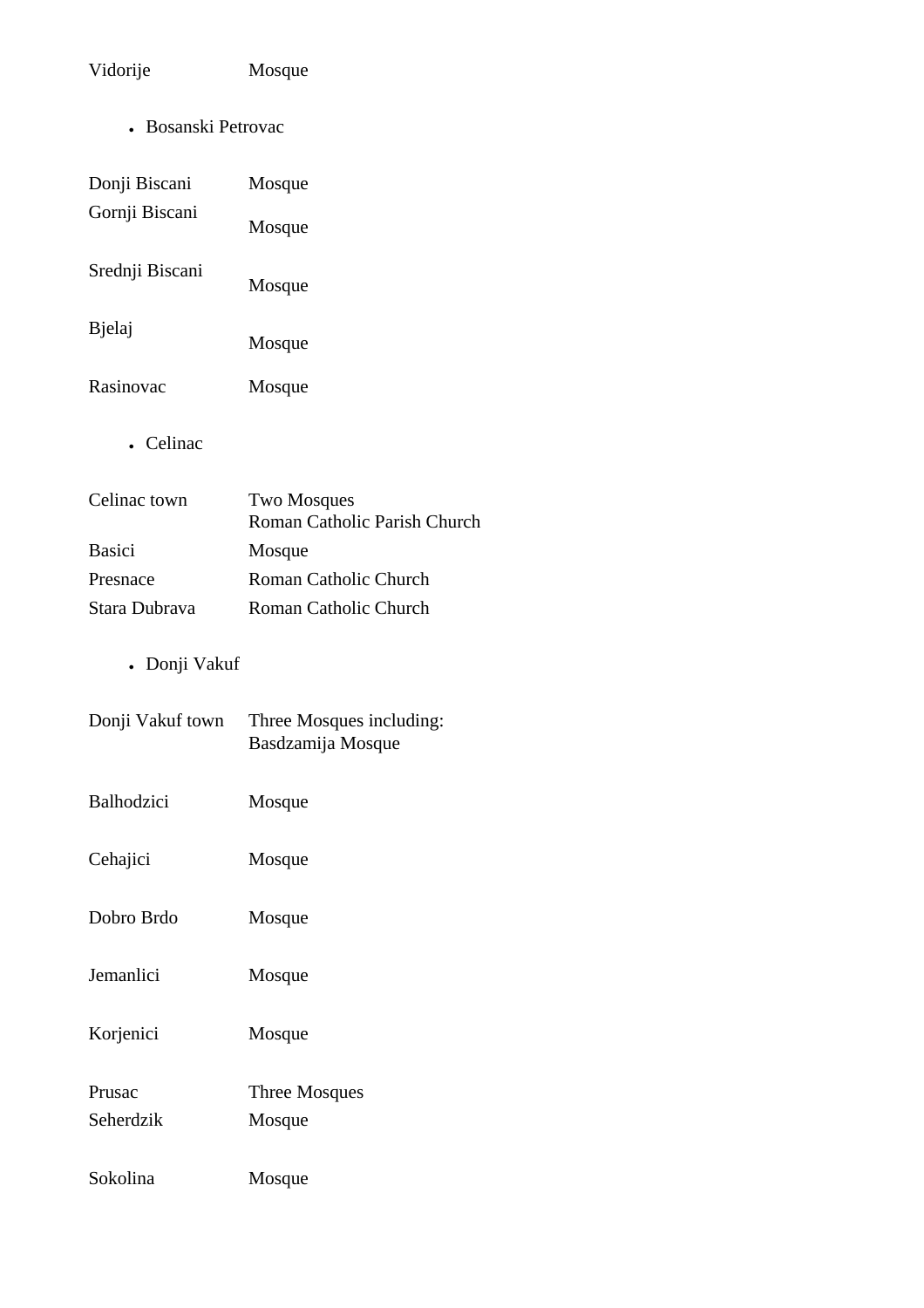| Stara Selo  | Mosque |
|-------------|--------|
| Suhodol     | Mosque |
| Torklakovac | Mosque |

• Kljuc

| Kljuc town   | Mosque<br>Roman Catholic Church |
|--------------|---------------------------------|
| Biljani      | Mosque                          |
| Donji Budelj | Mosque                          |
| Humici       | Mosque                          |
| Husici       | Mosque                          |
| Kamicak      | Mosque                          |
| Krasulje     | Mosque                          |
| Ramici       | Mosque                          |
| Sanica       | Mosque                          |

• Kotor Varos

| Kotor Varos town | Mosque                                     |
|------------------|--------------------------------------------|
|                  | Roman Catholic Church                      |
| <b>Bilice</b>    | Roman Catholic Church                      |
| Hanifici         | Harem Dzamije Mosque                       |
| Jakotina         | Roman Catholic Church                      |
| Orahova          | Roman Catholic Subsidiary Church           |
| Rujevica         | Roman Catholic Subsidiary Church           |
| Sokoline         | Roman Catholic Parish Church               |
| Vrbanjci         | Mosque<br>Roman Catholic New Parish Church |

• Prijedor

| Prijedor town  | Roman Catholic Church |
|----------------|-----------------------|
| Alic           | Mosque                |
| <b>Brdjani</b> | Mosque                |
| <b>Brisevo</b> | Roman Catholic Chapel |
| Hrustici       | Mosque                |
| Jakupovica     | Mosque                |
| Kalate         | Mosque                |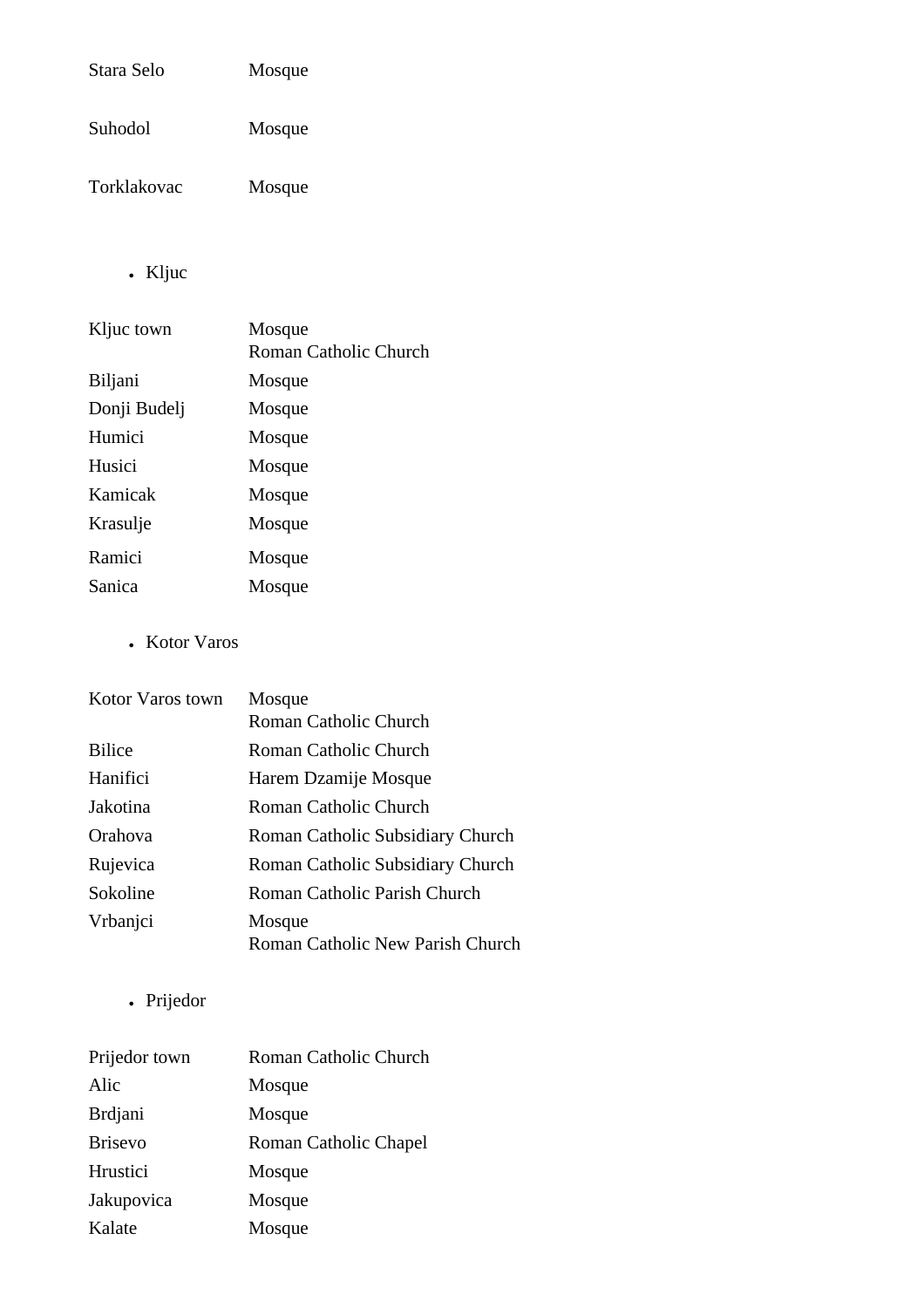| Kamicani           | Mosque                                                                    |
|--------------------|---------------------------------------------------------------------------|
| Kevljani           | New Mosque                                                                |
| Kozarac            | Mutnik Mosque<br>Deri Kozaracka Mosque<br>Roman Catholic Subsidary Church |
| Kozarusa           | Mosque                                                                    |
| Ljubija            | Roman Catholic Parish Church                                              |
| Mahmuljani         | Mosque                                                                    |
| Mujkanovici        | Mosque                                                                    |
| Gornja Puharska    | Mosque                                                                    |
| Donja Ravska       | Parish Church                                                             |
| Softici            | Mosque                                                                    |
| Srednji Jakupovici | Mosque                                                                    |
| Stara Rijeka       | <b>Roman Catholic Church</b><br>Roman Catholic Parish House               |
| Tomasica           | Roman Catholic Subsidiary Church                                          |

• Prnjavor

| Prnjavor town | Mosque<br>Roman Catholic Church     |
|---------------|-------------------------------------|
| Galjipovci    | Mosque                              |
| Konjuhovci    | Mosque                              |
| Kulasi        | <b>Roman Catholic Church</b>        |
| Lisnja        | Mosque                              |
| Macino Brdjo  | Roman Catholic Chapel               |
| Puraci        | Mosque                              |
| Ralutinac     | <b>Roman Catholic Parish Church</b> |
| Stivor        | Roman Catholic Church               |
|               |                                     |

• Sanski Most municipality

| Sanski Most town | Roman Catholic Church                     |
|------------------|-------------------------------------------|
| Capalj           | Mosque                                    |
| Hrustovo         | Mosque                                    |
| Kamengrad        | Mosque                                    |
| Kljevci          | Roman Catholic Church                     |
| Lukavice         | Mosque                                    |
| Sasina           | Roman Catholic Church<br>Religious Centre |
| Tomina           | Mosque                                    |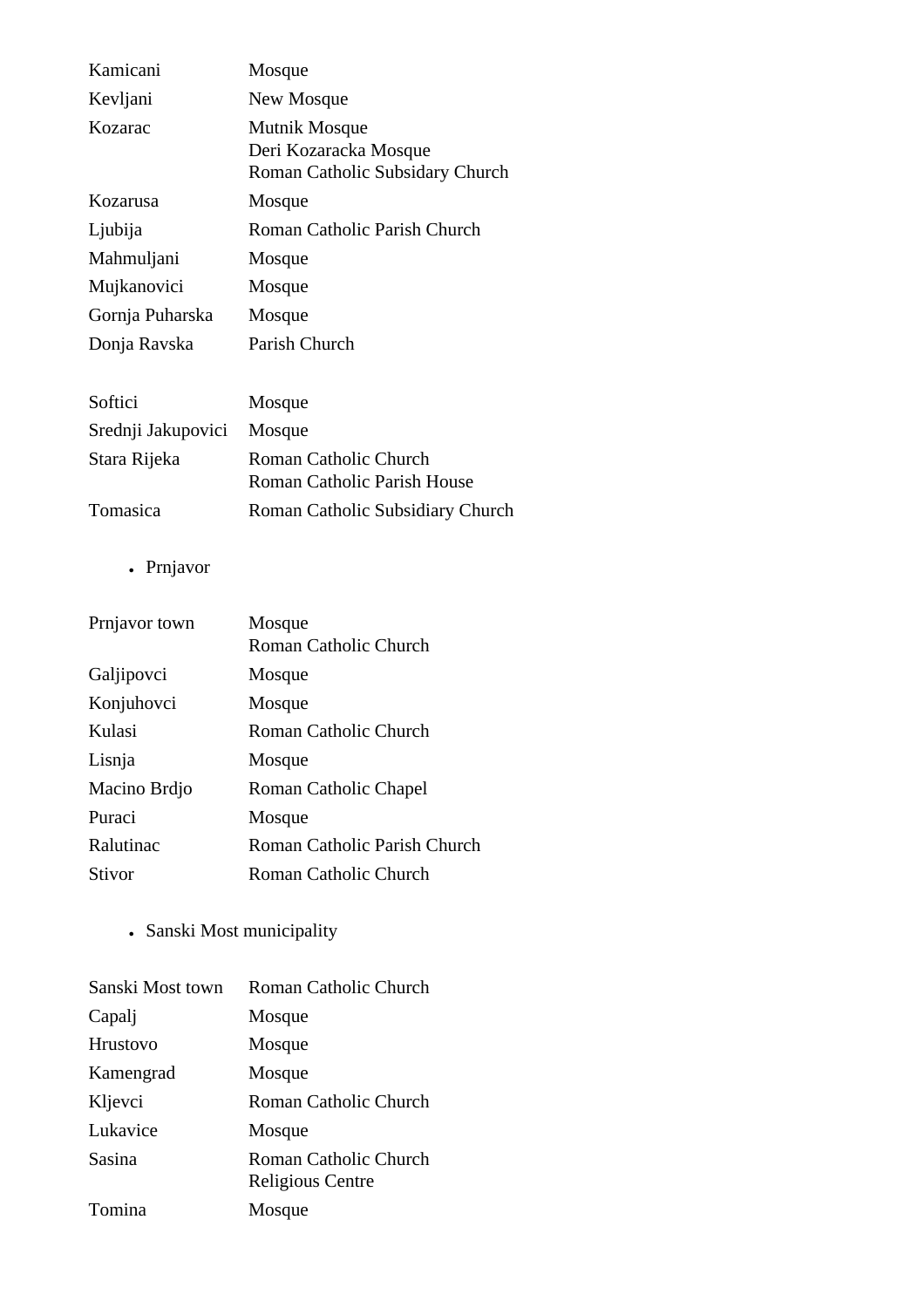• Sipovo municipality

| Staro Sipovo    | Mosque |
|-----------------|--------|
| <b>Besnievo</b> | Mosque |
| Pljeva          | Mosque |
| Vrazic          | Mosque |

• Teslic municipality

| Teslic town   | Roman Catholic Church |
|---------------|-----------------------|
| Gornji Teslic | Mosque                |
| Barici        | Mosque                |
| Hrankovici    | Mosque                |
| Kamenica      | Mosque                |
| Marica        | Mosque                |
| Pribinic      | Mosque                |
| Ruzevici      | Mosque                |
| Stenjak       | Mosque                |
| Trnovaca      | Mosque                |

During and after the attacks on these municipalities, Bosnian Serb forces systematically destroyed or damaged Bosnian Muslim and Bosnian Croat cities, towns, villages and property, including homes, businesses and Muslim and Roman Catholic sacred sites listed above. Buildings were shelled, torched or dynamited. Residential and commercial property was looted before the damage or destruction. However, buildings associated with the Serbian Orthodox religion were not damaged.

(4) the deportation or forcible transfer of Bosnian Muslims and Bosnian Croats occurred from areas within the ARK municipalities listed in paragraph 4 above, to areas under the control of the legitimate government of Bosnia and Herzegovina (Travnik) and to Croatia (Karlovac). From early April 1992, the organised forcible transfer of the Bosnian Muslim and Bosnian Croat populations of these municipalities began. The forced transfers and deportations were organised by the Bosnian Serb police forces and other Bosnian Serb municipal organs acting at the direction of the Crisis Staffs. In many cases, non-Serbs were required to sign documents stating that they were relinquishing all of their property to the Bosnian Serb republic in order for Bosnian Serb authorities to allow them to leave or to release them from detention facilities.

(5) the denial of fundamental rights to Bosnian Muslims and Bosnian Croats, including the right to employment, freedom of movement, right to proper judicial process, or right to proper medical care.

48. Between about 1 April 1992 and 31 December 1992, **Radoslav BRDJANIN** and **Momir TALIC**, knew or had reason to know that Bosnian Serb forces under their control were about to commit such acts or had done so, and they failed to take the necessary and reasonable measures to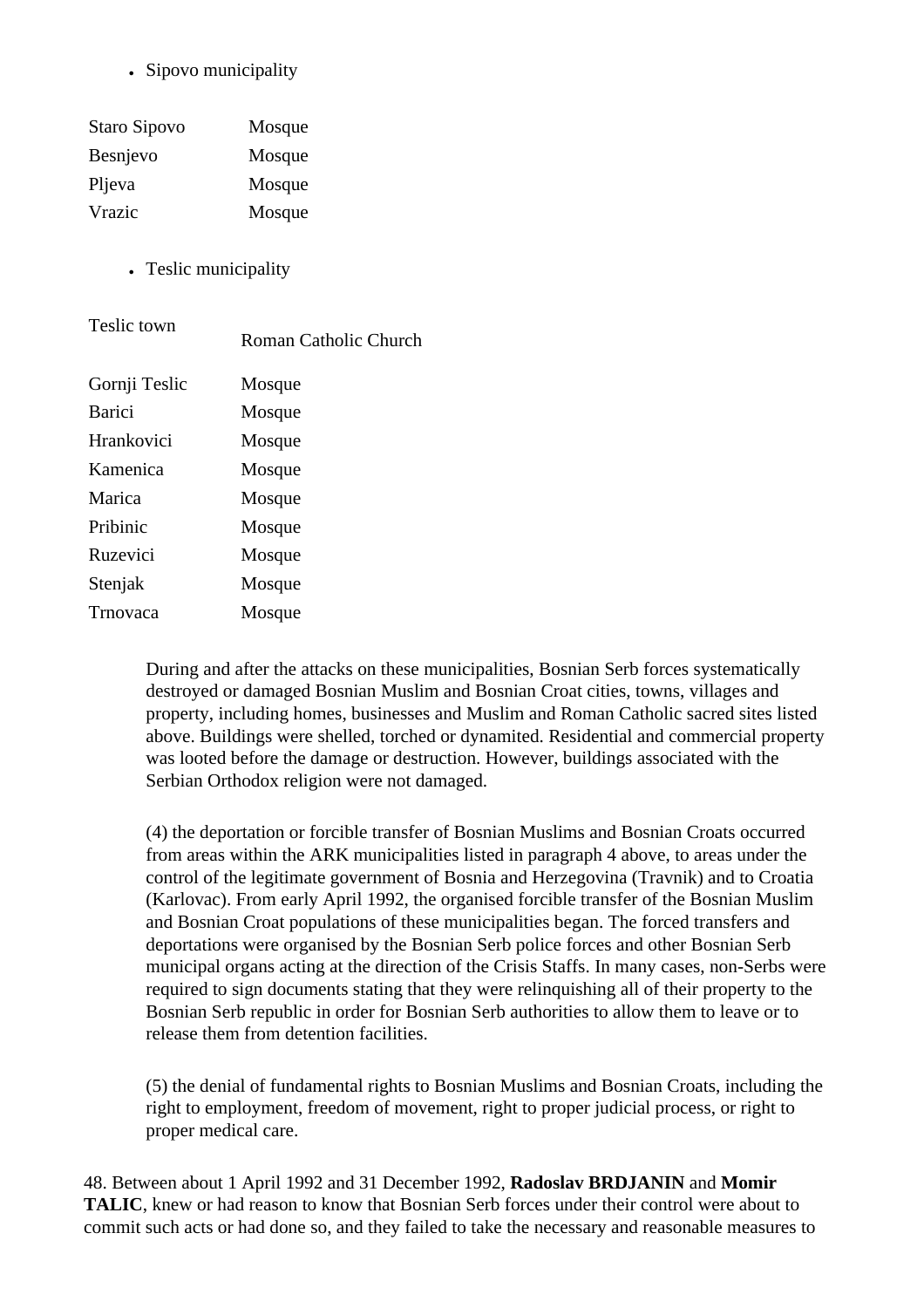prevent such acts or to punish the perpetrators thereof.

By their involvement in these acts or omissions **Radoslav BRDJANIN** and **Momir TALIC** committed:

**Count 3:** Persecutions, a **CRIME AGAINST HUMANITY**, punishable under Articles 5(h), 7(1) and 7(3) of the Statute of the Tribunal.

# **COUNTS 4 and 5 (EXTERMINATION; WILFUL KILLING)**

49. The Prosecutor re-alleges and reincorporates by reference paragraphs 16-34 and paragraphs 35- 43 above in Counts 4 and 5.

50. Between about l April 1992 and 31 December 1992, **Radoslav BRDJANIN** and **Momir TALIC** acting individually or in concert with each other and also with others in the Bosnian Serb leadership, planned, instigated, ordered, committed or otherwise aided and abetted in the planning, preparation, or execution of a campaign designed to exterminate members of the Bosnian Muslim and Bosnian Croat population in the municipalities listed in paragraph 4, which formed part of the ARK.

51. As part of the above campaign, a significant number of the Bosnian Muslims and Bosnian Croats were killed by Bosnian Serb forces in villages and non-Serb areas, in camps and other detention facilities and during the deportations or forcible transfers.

52. Between about 1 April 1992 and 31 December 1992, **Radoslav BRDJANIN** and **Momir TALIC** knew or had reason to know that Bosnian Serb forces under their control were about to commit such acts or had done so, and they failed to take the necessary and reasonable measures to prevent such acts or to punish the perpetrators thereof.

By their involvement in these acts or omissions **Radoslav BRDJANIN** and **Momir TALIC** committed:

**Count 4:** Extermination, a **CRIME AGAINST HUMANITY,** punishable under Articles 5(b), 7(1) and 7(3) of the Statute of the Tribunal.

**Count 5:** Wilful Killing, a **GRAVE BREACH** of the Geneva Conventions of 1949, punishable under Articles 2(a), 7(1) and 7(3) of the Statute of the Tribunal.

# **COUNTS 6 and 7 (TORTURE)**

53. The Prosecutor re-alleges and reincorporates by reference paragraphs 16-34 and paragraphs 42- 43 above in Counts 6 and 7.

54. Between about l April 1992 and 31 December 1992, **Radoslav BRDJANIN** and **Momir TALIC** acting individually or in concert with each other and also with others in the Bosnian Serb leadership, planned, instigated, ordered, committed or otherwise aided and abetted in the planning, preparation, or execution of a campaign of terror designed to drive the Bosnian Muslim and Bosnian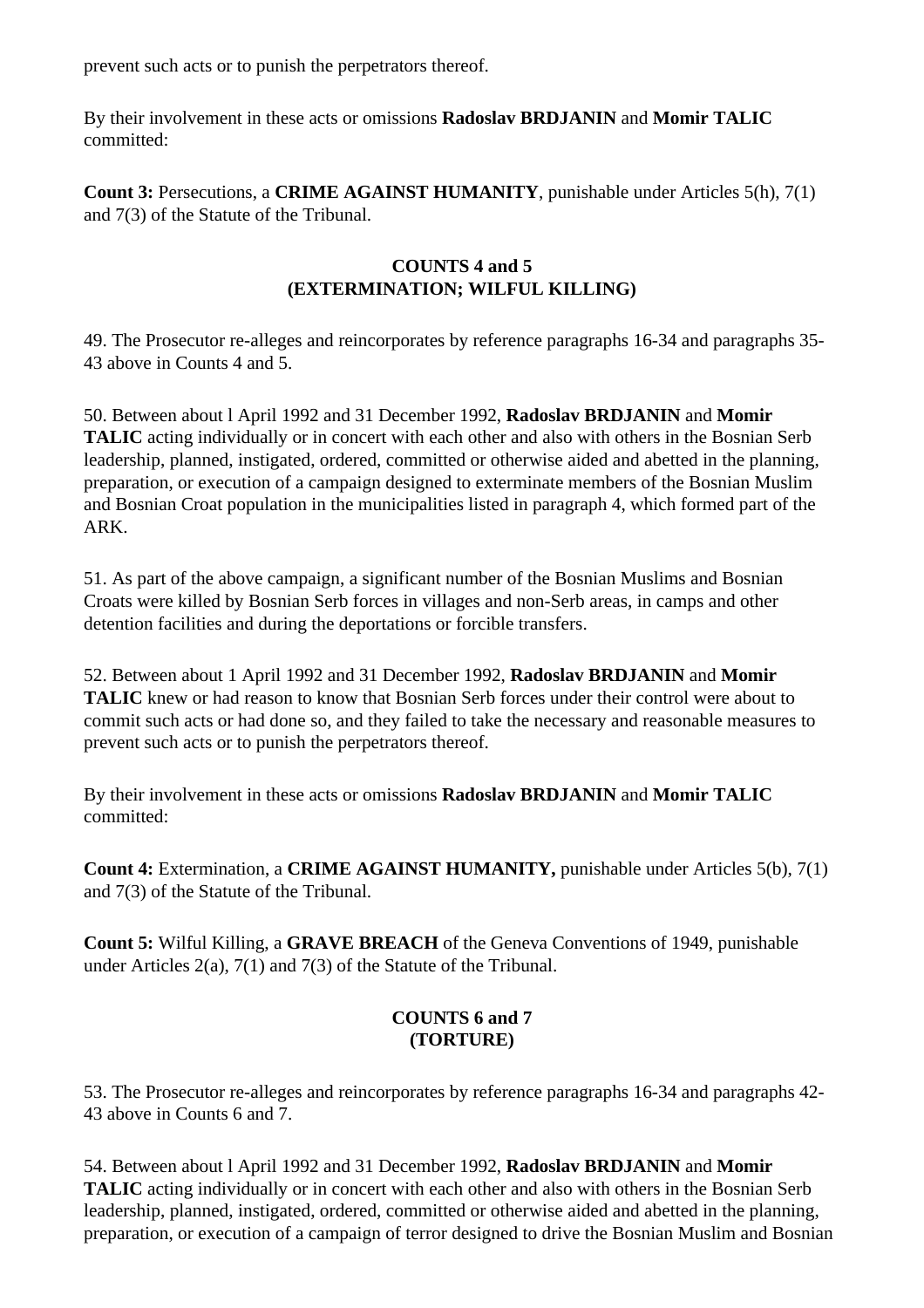Croat population from the municipalities listed in paragraph 4 above, which formed part of the ARK.

55. The execution of the above campaign included the intentional infliction of severe pain or suffering on Bosnian Muslims or Bosnian Croats by inhumane treatment including sexual assaults, rape, brutal beatings, and other forms of severe maltreatment in camps, police stations, military barracks and private homes or other locations, as well as during transfers of persons and deportations. Camp guards and others, including members of the Bosnian Serb forces, used all manner of weapons during these assaults. Many Bosnian Muslims and Bosnian Croats were forced to witness executions and brutal assaults on other detainees.

56. Between about 1 April 1992 and 31 December 1992, **Radoslav BRDJANIN** and **Momir TALIC** knew or had reason to know that Bosnian Serb forces under their control were about to commit such acts or had done so, and they failed to take the necessary and reasonable measures to prevent such acts or to punish the perpetrators thereof.

By their involvement in these acts or omissions **Radoslav BRDJANIN** and **Momir TALIC** committed:

**Count 6:** Torture, a **CRIME AGAINST HUMANITY,** punishable under Articles 5(f), 7(1) and 7 (3) of the Statute of the Tribunal.

**Count 7:** Torture, a **GRAVE BREACH** of the Geneva Conventions of 1949**,** punishable under Articles 2(b), 7(1) and 7(3) of the Statute of the Tribunal.

# **COUNTS 8 and 9 (DEPORTATION)**

57. The Prosecutor re-alleges and reincorporates by reference paragraphs 16-34 and paragraphs 46- 47 above in Counts 8 and 9.

58. Between about l April 1992 and 31 December 1992, **Radoslav BRDJANIN** and **Momir TALIC** acting individually or in concert with each other and also with others in the Bosnian Serb leadership, planned, instigated, ordered, committed or otherwise aided and abetted in the planning, preparation, or execution of a campaign designed to eliminate the Bosnian Muslim and Bosnian Croat population from the municipalities listed in paragraph 4 above, which formed part of the ARK.

59. The execution of the above campaign included deportation or forcible transfer of a large proportion of the Bosnian Muslim and Bosnian Croat population, from areas within the ARK municipalities, as listed in paragraph 4 above, to areas under the control of the legitimate government of Bosnia and Herzegovina (Travnik) and to Croatia (Karlovac). From early April 1992, the organised forcible transfer of the Bosnian Muslim and Bosnian Croat populations of these municipalities began. The forced transfers and deportations were organised by the Bosnian Serb police forces and other Bosnian Serb municipal organs acting at the direction of the Crisis Staffs. In many cases, non-Serbs were required to sign documents stating that they were relinquishing all of their property to the Bosnian Serb republic in order to obtain permission to leave or to obtain their release from detention facilities.

60. Between about 1 April 1992 and 31 December 1992, **Radoslav BRDJANIN** and **Momir TALIC** knew or had reason to know that Bosnian Serb forces under their control were about to commit such acts or had done so, and they failed to take the necessary and reasonable measures to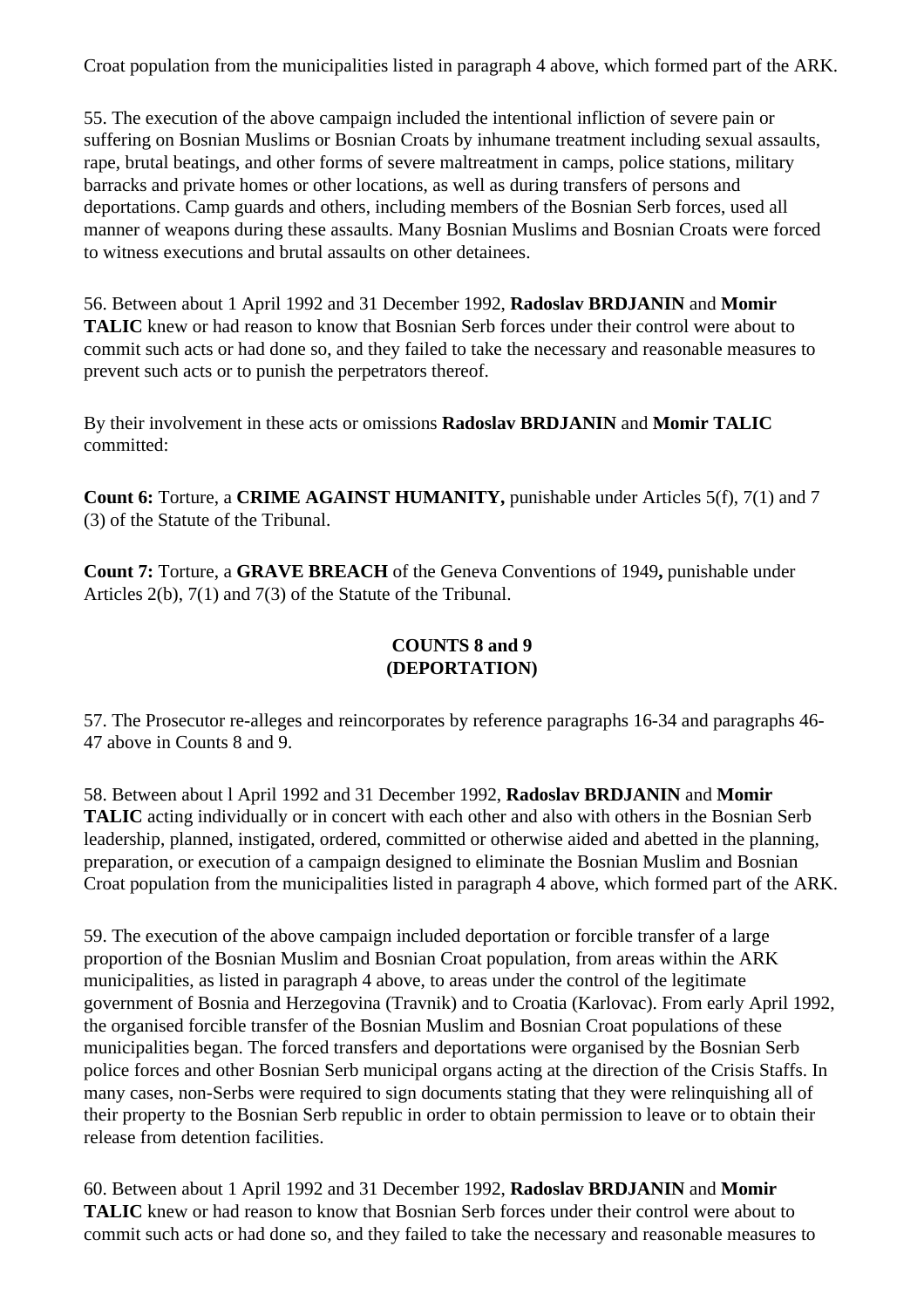prevent such acts or to punish the perpetrators thereof.

By their involvement in these acts or omissions **Radoslav BRDJANIN** and **Momir TALIC** committed:

**Count 8:** Deportation, a **CRIME AGAINST HUMANITY,** punishable under Articles 5(d), 7(1) and 7(3) of the Statute of the Tribunal.

**Count 9:** Inhumane Acts (forcible transfer), a **CRIME AGAINST HUMANITY**, punishable under Articles 5(i), 7(1) and 7(3) of the Statute of the Tribunal.

## **COUNTS 10 to 12 (UNLAWFUL AND WANTON EXTENSIVE DESTRUCTION AND APPROPRIATION OF PROPERTY; WANTON DESTRUCTION OR DEVASTATION OF VILLAGES AND INSTITUTIONS DEDICATED TO RELIGION)**

61. The Prosecutor re-alleges and reincorporates by reference paragraphs l7-35 and paragraph 47(3) above in Counts 10 to 12.

62. Between about 1 April 1992 and 31 December 1992, **Radoslav BRDJANIN** and **Momir TALIC** acting individually or in concert with each other and also with others in the Bosnian Serb leadership, planned, instigated, ordered, committed or otherwise aided and abetted in the planning, preparation, or execution of:

(1) the destruction or wilful damage to Bosnian Muslim and Bosnian Croat property within ARK municipalities listed in paragraph 4 above:

(2) the unlawful wanton destruction or devastation of Bosnian Muslim and Bosnian Croat villages and areas within ARK municipalities listed in paragraph 4 above; and,

(3) the destruction or wilful damage to Bosnian Muslim and Bosnian Croat religious institutions, within ARK municipalities listed in paragraph 4 above.

63. During and after the attacks on these municipalities, Bosnian Serb forces systematically destroyed or damaged Bosnian Muslim and Bosnian Croat cities, towns, villages and property, including homes, businesses and Muslim and Roman Catholic sacred sites. Buildings were shelled, torched or dynamited. Residential and commercial property was looted before the damage or destruction. However, buildings associated with the Serbian Orthodox religion were not damaged.

64. Between about 1 April 1992 and 31 December 1992, **Radoslav BRDJANIN**, **Momir TALIC** knew or had reason to know that Bosnian Serb forces under their control were about to commit such acts or had done so, and they failed to take the necessary and reasonable measures to prevent such acts or to punish the perpetrators thereof.

By their involvement in these acts or omissions **Radoslav BRDJANIN** and **Momir TALIC** committed:

**Count 10:** Unlawful and wanton extensive destruction and appropriation of property not justified by